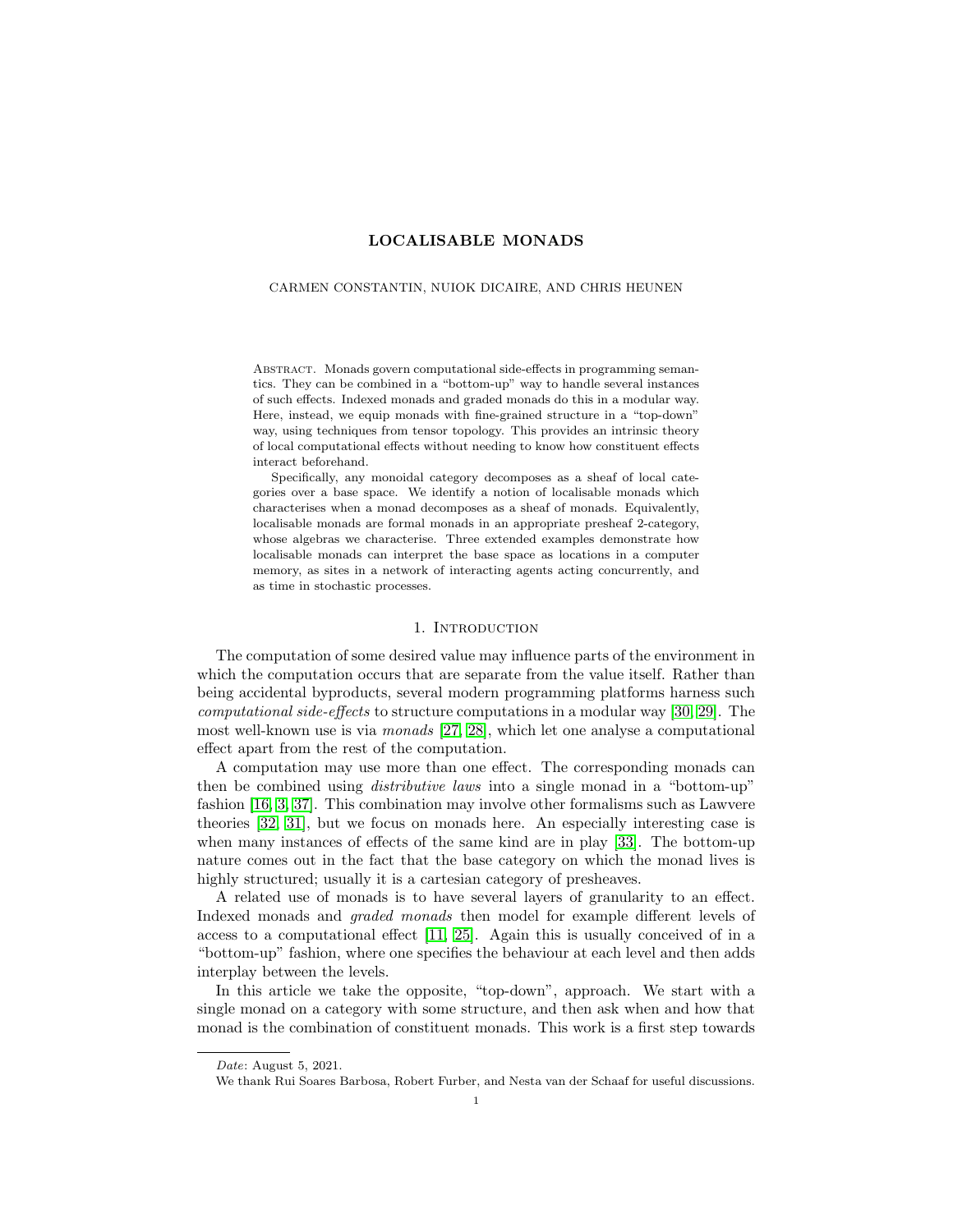an intrinsic theory of computational effects, one that doesn't need to specify in detail how constituent effects have to interact in advance. In particular, we do not postulate that the base category consists of presheaves, which is a consequence rather than an assumption.

To do so, we follow the programme of tensor topology, by observing that any monoidal category comes equipped with a notion of base space over which the category decomposes [\[9,](#page-16-8) [2,](#page-16-9) [8,](#page-16-10) [13\]](#page-16-11). This "spatial" aspect can be cleanly separated: any monoidal category embeds into a category of global sections of a sheaf of socalled local monoidal categories (see Theorems [10](#page-3-0) and [11](#page-3-1) below). This is recalled in Section [2.](#page-1-0)

Our main question is when and how a monad on a monoidal category respects this decomposition in the sense that it corresponds to a sheaf of monads on the local categories. The answer is a localisable monad, discussed in Section [3.](#page-3-2) To connect back to the "bottom-up" approach, we then characterise such monads as formal monads [\[34\]](#page-17-4) in a (pre)sheaf category in Section [4.](#page-6-0) This opens a way to analyse the (Kleisli) algebras for localisable monads, which we do in Section [6.](#page-13-0)

The breadth of this approach is demonstrated in Section [5,](#page-10-0) where we work out three extended examples. They show a range of how localisable monads may interpret the base space: as locations in a computer memory governed by a *local state* monad; as sites in a network of interacting agents governed by a monad inspired by the pi calculus; and as moments in time governed by a monad of stochastic processes.

Section [7](#page-15-0) concludes, and Appendix [A](#page-17-5) gives proofs that were deferred from the main text.

#### 2. Tensor topology

<span id="page-1-0"></span>This section summarises necessary notions from tensor topology. We have to be brief, and for more details we refer the reader to [\[9,](#page-16-8) [2,](#page-16-9) [13,](#page-16-11) [8\]](#page-16-10). To save space we will not use the graphical calculus for monoidal categories [\[15\]](#page-16-12), but will not be careful in denoting coherence isomorphisms in this section. The following notions and results hold for arbitrary monoidal categories, but for simplicity we deal here with the symmetric monoidal case only.

**Definition 1.** A *central idempotent* in a symmetric monoidal category is a morphism  $u: U \to I$  such that  $\rho_U \circ (U \otimes u) = \lambda_U \circ (u \otimes U): U \otimes U \to U$  and this map is invertible. We identify two central idempotents  $u: U \to I$  and  $v: V \to I$ when there is an isomorphism  $m: U \to V$  satisfying  $u = v \circ m$ . Write  $\mathbb{Z}I(C)$  for the collection of central idempotents of C.

A central idempotent  $u: U \to I$  is completely determined by its domain U. The central idempotents always form a (meet-)semilattice. The order is defined by  $u \leq v$  if and only if  $u = v \circ m$  for some morphism  $m: U \to V$ . The meet is given  $u \wedge v = \lambda_I \circ (u \otimes v) : U \otimes V \to I$ . The largest central idempotent is the identity  $1: I \rightarrow I$ .

<span id="page-1-1"></span>**Example 2.** Consider a (meet-)semilattice  $(L, \wedge, 1)$  as a symmetric monoidal category C: objects of C are elements of L, there is a morphism  $u \to v$  if and only if  $u \leq v$ , and  $u \otimes v = u \wedge v$ . Then  $\mathbb{Z}I(\mathbb{C}) \simeq L$ . In fact,  $\mathbb{Z}I$  is a functor that is right adjoint to the inclusion of the category of semilattices into the category of symmetric monoidal categories.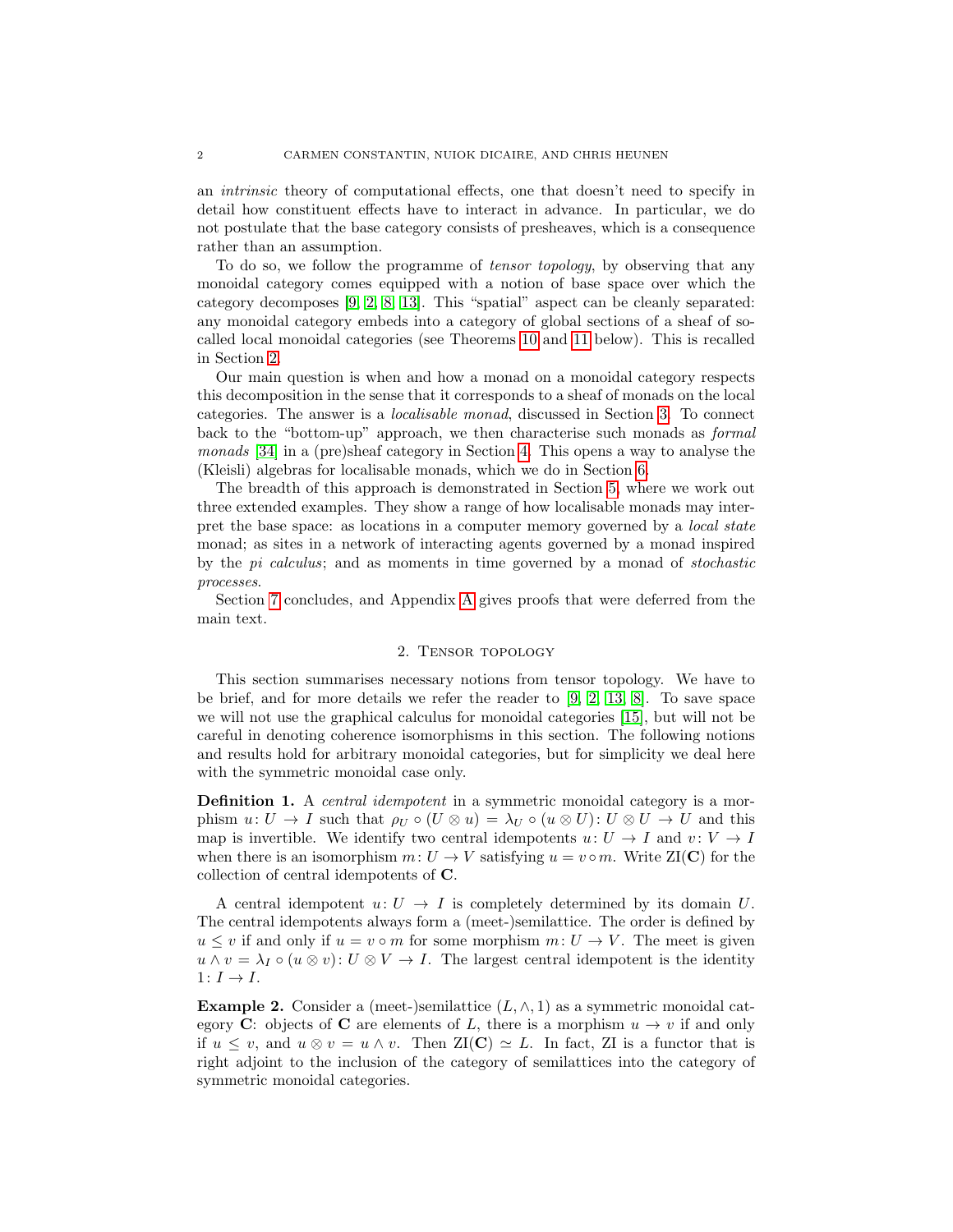<span id="page-2-0"></span>**Example 3.** If  $\bf{C}$  is cartesian – that is, tensor products are in fact categorical products – then central idempotents are exactly subterminal objects: objects  $U$ whose unique morphism  $\cdot: U \to 1$  to the terminal object is monic.

In particular, if  $X$  is any topological space, the category of sheaves over  $X$  has as central idempotent semilattice the collection of open sets  $U \subseteq X$  under intersection.

<span id="page-2-3"></span>Example 4. If X is a locally compact Hausdorff topological space, the category of Hilbert modules over  $C_0(X)$  is symmetric monoidal. It is equivalent to the category of fields of Hilbert spaces over  $X$ , and its central idempotents correspond to open subsets  $U \subseteq X$ .

Because of the previous examples, we can think of central idempotents as open subsets of a hidden base space that any symmetric monoidal category comes equipped with. Tensor topology develops general accompanying notions of locality, restriction, and support. For example, we can restrict attention to the 'part of the category that lives over an open set', as follows.

Proposition 5. For every central idempotent u in a symmetric monoidal category **C**, there is a symmetric monoidal category  $\mathbf{C}\Vert_{u}$  where:

- objects are as in  $\mathbf{C}$ ;
- morphisms  $A \to B$  are morphisms  $A \otimes U \to B$  in  $\mathbb{C};$
- composition of  $f: A \otimes U \to B$  and  $g: B \otimes U \to C$  is  $g \circ (f \otimes U) \circ (A \otimes U \otimes$  $u)^{-1}$ :  $A \otimes U \rightarrow C$ ;
- the identity on A is given by  $A \otimes u$ ;
- tensor product of objects is as in  $\mathbf{C}$ ;
- tensor product of morphisms  $f: A \otimes U \rightarrow B$  and  $f': A' \otimes U \rightarrow B'$  is  $(f \otimes f') \circ (A \otimes \sigma_{A',U} \otimes U) \circ (A \otimes A' \otimes U \otimes u)^{-1} : A \otimes A' \otimes U \to B \otimes B'. \square$

<span id="page-2-1"></span>**Remark 6.** In  $\mathbb{C}||_u$ , any object A is isomorphic to  $A \otimes U$ : the isomorphism and its inverse are given by the identity  $A\otimes U \to A\otimes U$  in  $\mathbb C$  and  $A\otimes u\otimes u: A\otimes U\otimes U \to A$ .

**Example 7.** In the category  $C$  of sheaves over a topological space  $X$ , central idempotents u correspond to open subsets  $U \subseteq X$  as in Example [3.](#page-2-0) The category  $\mathbf{C}\Vert_{u}$  is then equivalent to the category of sheaves over U.

The intuition of a category C 'living over' open subsets is further strengthened by the following lemma, that says we can pass between the part of a category living over a larger open subset and the part living over a smaller open subset.

<span id="page-2-2"></span>**Lemma 8.** If  $u \leq v$  are central idempotents in C, with  $u = v \circ m$ , there is an adjunction:

$$
\displaystyle \mathbf{C} \|_{u} \xleftarrow[\mathbf{C}]\|_{u\leq v} \mathbf{C} \|_{u}
$$

The functor  $\mathbf{C}\|_{u\leq v}$  is given by  $A \mapsto A$  and  $f \mapsto f \circ (A \otimes m)$  and is strict monoidal. The functor  $\mathbf{C} \parallel^{u \leq v}$  is given by  $A \mapsto A \otimes U$  and  $f \mapsto (f \otimes U) \circ (A \otimes u \otimes U)^{-1} \circ (A \otimes U \otimes v)$ and is oplax monoidal. The unit of the adjunction is an isomorphism.

*Proof.* See [\[2,](#page-16-9) Lemmas 5.4 and 5.5].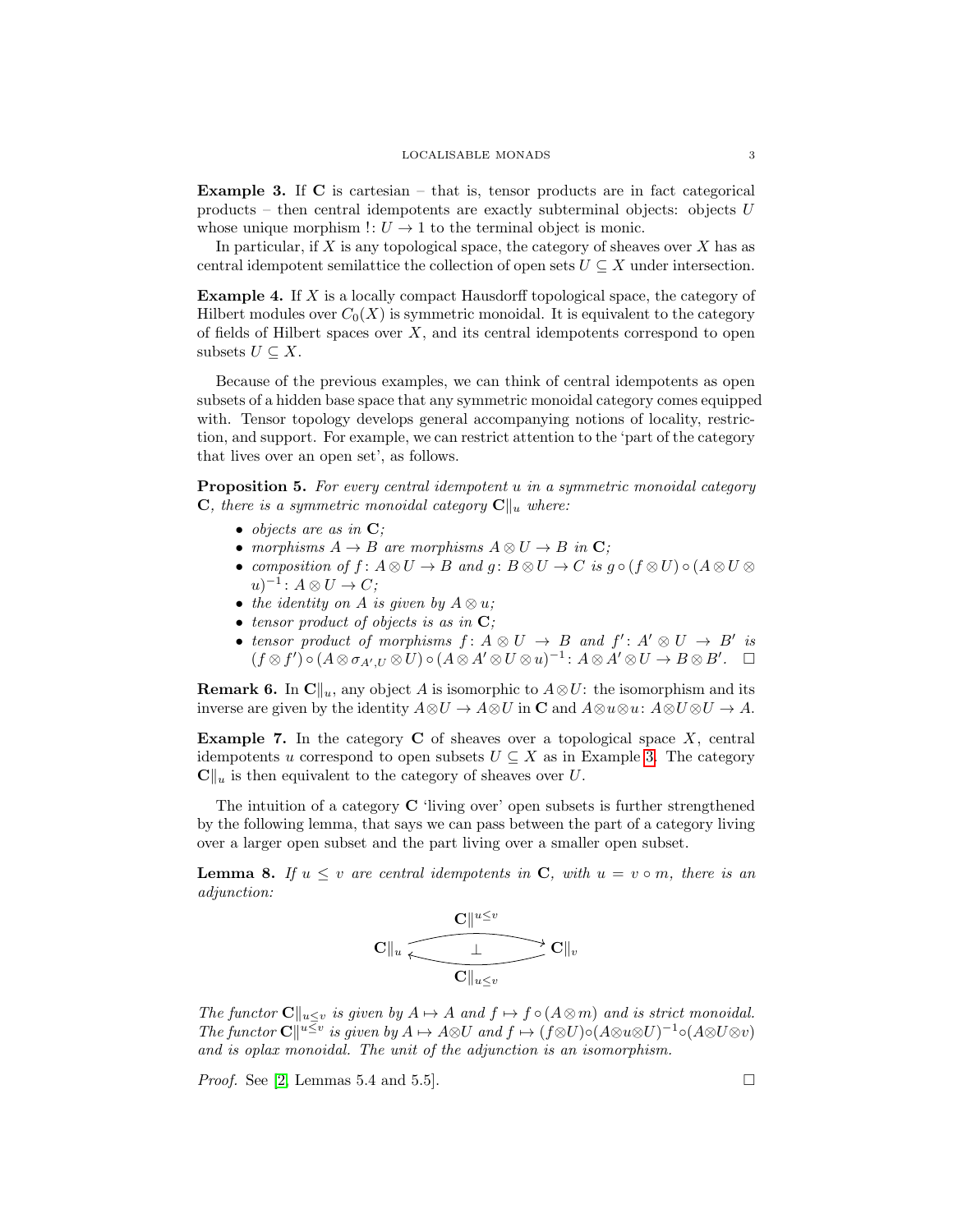To make the intuition built up so far completely rigorous, we now summarise a series of results saying that any symmetric monoidal category may be regarded as a sheaf of monoidal categories over a base topological space. To state them, we need to introduce mild conditions on the central idempotents being respected by tensor products.

**Definition 9.** A symmetric monoidal category  $\bf{C}$  is called *stiff* when the diagram on the left below is a pullback for any object A and central idempotents u and v.

$$
A \otimes U \otimes V \xrightarrow{\qquad} A \otimes V \qquad A \otimes U \otimes V \xrightarrow{\qquad} A \otimes V
$$
  
\n
$$
\downarrow A \otimes U \qquad A \otimes u \qquad \downarrow A \otimes U \xrightarrow{\qquad} A \otimes U \otimes V \xrightarrow{\qquad} A \otimes V
$$
  
\n
$$
A \otimes U \xrightarrow{\qquad} A \otimes U \xrightarrow{\qquad} A \otimes (U \vee V)
$$

We say C has *finite universal joins* of central idempotents when it has an initial object 0 satisfying  $A \otimes 0 \simeq 0$  for all objects A, and  $ZI(C)$  has binary joins such that the diagram on the right above is a pullback and a pushout for all objects A and central idempotents  $u$  and  $v$ .

The following theorem says that any stiff monoidal category can be freely completed with universal finite joins of central idempotents [\[2,](#page-16-9) Theorem 12.8].

<span id="page-3-0"></span>Theorem 10. Any stiff symmetric monoidal category allows a strict monoidal full embedding into a symmetric monoidal category with finite universal joins of central idempotents.

Finally, the following theorem [\[2,](#page-16-9) Theorem 8.6] says that any symmetric monoidal category C with universal finite joins has a particularly nice form. It considers the semilattice of central idempotents  $ZI(C)$  as the basic opens of a topological space X by taking its Zariski spectrum [\[2,](#page-16-9) Section 4].

<span id="page-3-1"></span>**Theorem 11.** Any symmetric monoidal category  $C$  with universal finite joins of central idempotents is monoidally equivalent to a category of global sections of a sheaf  $u \mapsto \mathbf{C} \Vert_u$  of local monoidal categories over ZI(C).

Here, a monoidal category **C** is called local when  $u \vee v = 1$  implies  $u = 1$  or  $v = 1$  in  $\mathrm{ZI}(\mathbf{C})$ . When  $\mathrm{ZI}(\mathbf{C})$  is the opens of a topological space, that means there is a single focal point that all nets in the topological space converge to – intuitively, C is local when it has no nontrivial central idempotents. Being a sheaf of local monoidal categories means that the stalks  $\mathbf{C}\|_x = \operatorname{colim}_{x\in u} \mathbf{C}\|_u$  over points  $x \in X$ are local monoidal categories.

It follows that any stiff symmetric monoidal category embeds into such a category of global sections. This makes precise the intuition that a symmetric monoidal category continuously varies over its base space of central idempotents.

## 3. Localisable monads

<span id="page-3-2"></span>The previous section showed how any symmetric monoidal category C may be regarded as a sheaf  $\mathbf{C}\Vert_{u}$  of local ones. In this section, we work out when a monad on C corresponds to a sheaf of monads on  $\mathbb{C}\Vert_{u}$ . The crucial definition is as follows.

<span id="page-3-3"></span>**Definition 12.** A monad  $T$  on a monoidal category  $C$  is called *localisable* when there are morphisms  $st_{A,U}$ :  $T(A) \otimes U \to T(A \otimes U)$  for each object A and central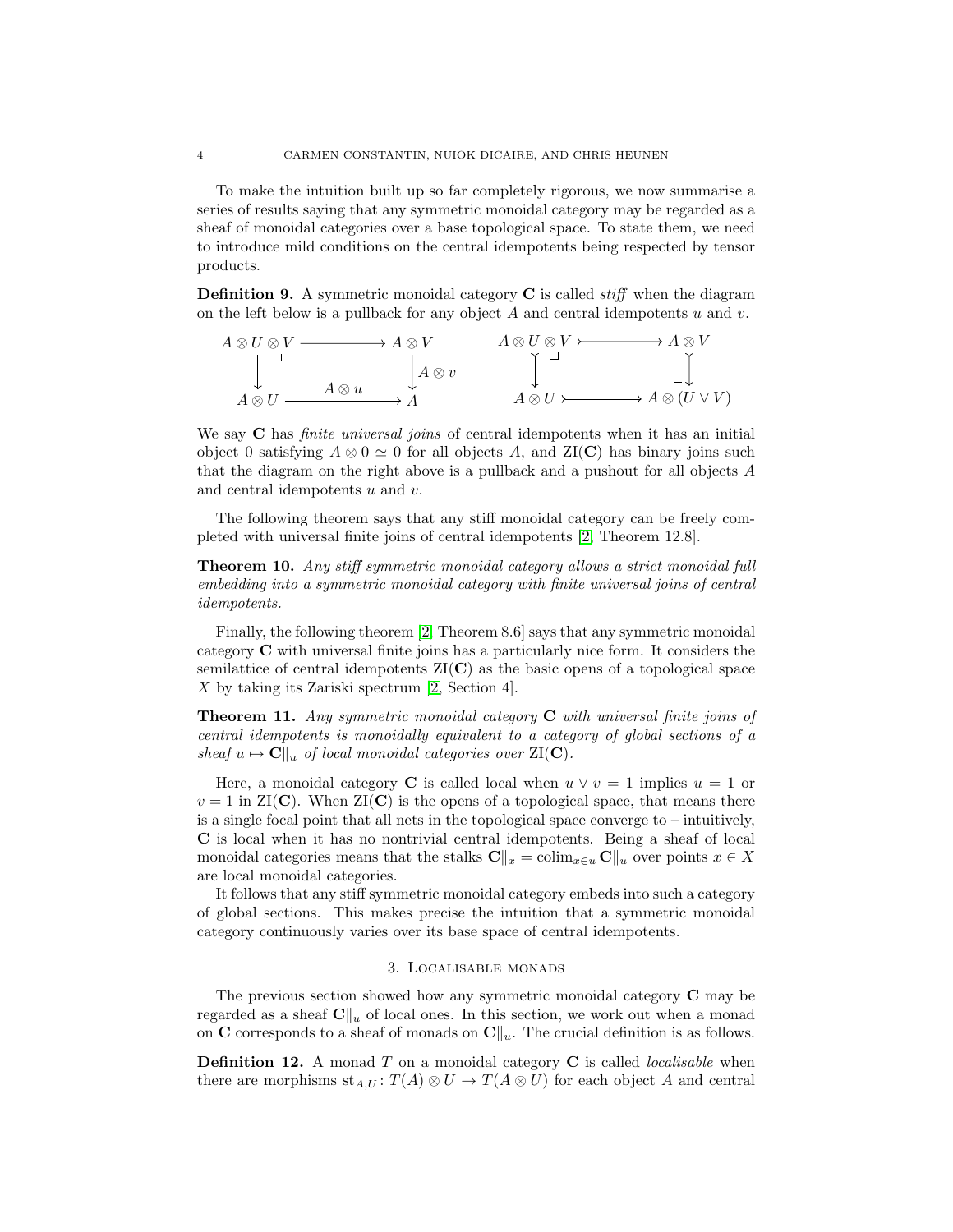idempotent  $u: U \to I$  satisfying:

<span id="page-4-8"></span><span id="page-4-1"></span>
$$
(1) \tT(\rho_A) \circ st_{A,I} = \rho_{T(A)}
$$

(2) 
$$
T(\alpha_{A,U,V}) \circ st_{A,U\otimes V} = st_{A\otimes U,V} \circ (st_{A,U}\otimes V) \circ \alpha_{TA,U,V}
$$

<span id="page-4-5"></span><span id="page-4-2"></span>(3) 
$$
\eta_{A\otimes U} = \mathrm{st}_{A,U} \circ (\eta_A \otimes U)
$$

<span id="page-4-0"></span>(4) 
$$
\mu_{A\otimes U} \circ T(\mathrm{st}_{A,U}) \circ \mathrm{st}_{T(A),U} = \mathrm{st}_{A,U} \circ (\mu_A \otimes U)
$$

(5) 
$$
\mathrm{st}_{A,V} \circ (T(A) \otimes m) = T(A \otimes m) \circ \mathrm{st}_{A,U}
$$

<span id="page-4-3"></span>(6) 
$$
\mathrm{st}_{B,U} \circ (T(f) \otimes U) = T(f \otimes U) \circ \mathrm{st}_{A,U}
$$

for any morphism  $f: A \to B$  and central idempotents  $u: U \to I$  and  $v: V \to I$ , and where  $m: U \to V$  in [\(5\)](#page-4-0) satisfies  $u = v \circ m$ .

<span id="page-4-6"></span>**Example 13.** Consider a semilattice  $(L, \wedge, 1)$  as a symmetric monoidal category  $C$  as in Example [2.](#page-1-1) A monad on  $C$  then is exactly a closure operator on  $L$ , that is, a function  $\overline{(-)}: L \to L$  satisfying  $u \leq \overline{u} = \overline{\overline{u}}$  and  $u \leq v \implies \overline{u} \leq \overline{v}$ . This monad is localisable if and only if  $\overline{u} \wedge v \leq \overline{u \wedge v}$  for all  $u, v \in L$ . This is for example the case when L is the powerset of a set X, and  $\overline{U}$  is the closure of  $U \subseteq X$  in a fixed topology on X.

<span id="page-4-4"></span>**Example 14.** Strong monads [\[20,](#page-16-13) [17\]](#page-16-14) are localisable: axioms  $(1)$ – $(4)$  are a special case of the axioms for a strong monad; and axioms  $(5)-(6)$  $(5)-(6)$  $(5)-(6)$  follow from naturality of strength. Hence a monad  $T$  on a symmetric monoidal closed category is localisable if  $T(U \multimap A) \simeq T(U) \multimap T(A)$ , namely with  $st_{A,U}$  as follows (where coev denotes the curry of the identity on  $A \otimes U$ )

$$
T(A) \otimes U \xrightarrow{T(\text{coev}) \otimes \eta} T(U \multimap (A \otimes U)) \otimes T(U)
$$
  

$$
T(A \otimes U) \xleftarrow{\text{ev}} (T(U) \multimap T(A \otimes U)) \otimes T(U)
$$

**Example 15.** It follows from Example [14](#page-4-4) and [\[19\]](#page-16-15) that a monad  $T$  on a cartesian closed category is localisable as soon as  $T(A \times B) \simeq T(A) \times T(B)$ . In particular, this applies for any monad on the category of sheaves over a topological space X as in Example [3.](#page-2-0)

We will work out more examples in Section [5](#page-10-0) below. Next we consider the main consequence of a monad on **C** being localisable: it restricts to the categories  $\mathbf{C}\|_{u}$ .

<span id="page-4-7"></span>**Proposition 16.** If  $T$  is a localisable monad on  $C$  and  $u$  a central idempotent, the following defines a monad  $T\|_u$  on  $\mathbf{C}\|_u$ :

$$
T||_{u}(A) = T(A) \qquad (\eta||_{u})_{A} = \eta_{A} \otimes u
$$
  

$$
T||_{u}(f: A \otimes U \to B) = T(f) \circ st_{A,U} \qquad (\mu||_{u})_{A} = \mu_{A} \otimes u
$$

Proof. This is mainly a matter of unwinding definitions and being careful in which category compositions are taken. For example, the unit law  $(\mu \|_u)_A \circ (\eta \|_u)_{T\|_u(A)} =$  $T(A)$  in  $\mathbf{C} \parallel_u$  comes down to the following diagram commuting in C:

$$
T(A) \otimes U \otimes U \xrightarrow{\eta_{TA} \otimes u \otimes U} T^{2}(A) \otimes U
$$
  

$$
T(A) \otimes (u \otimes U)^{-1} \qquad \qquad \downarrow \mu_A \otimes u
$$
  

$$
T(A) \otimes U \xrightarrow{\eta_{TA} \otimes U} T(A)
$$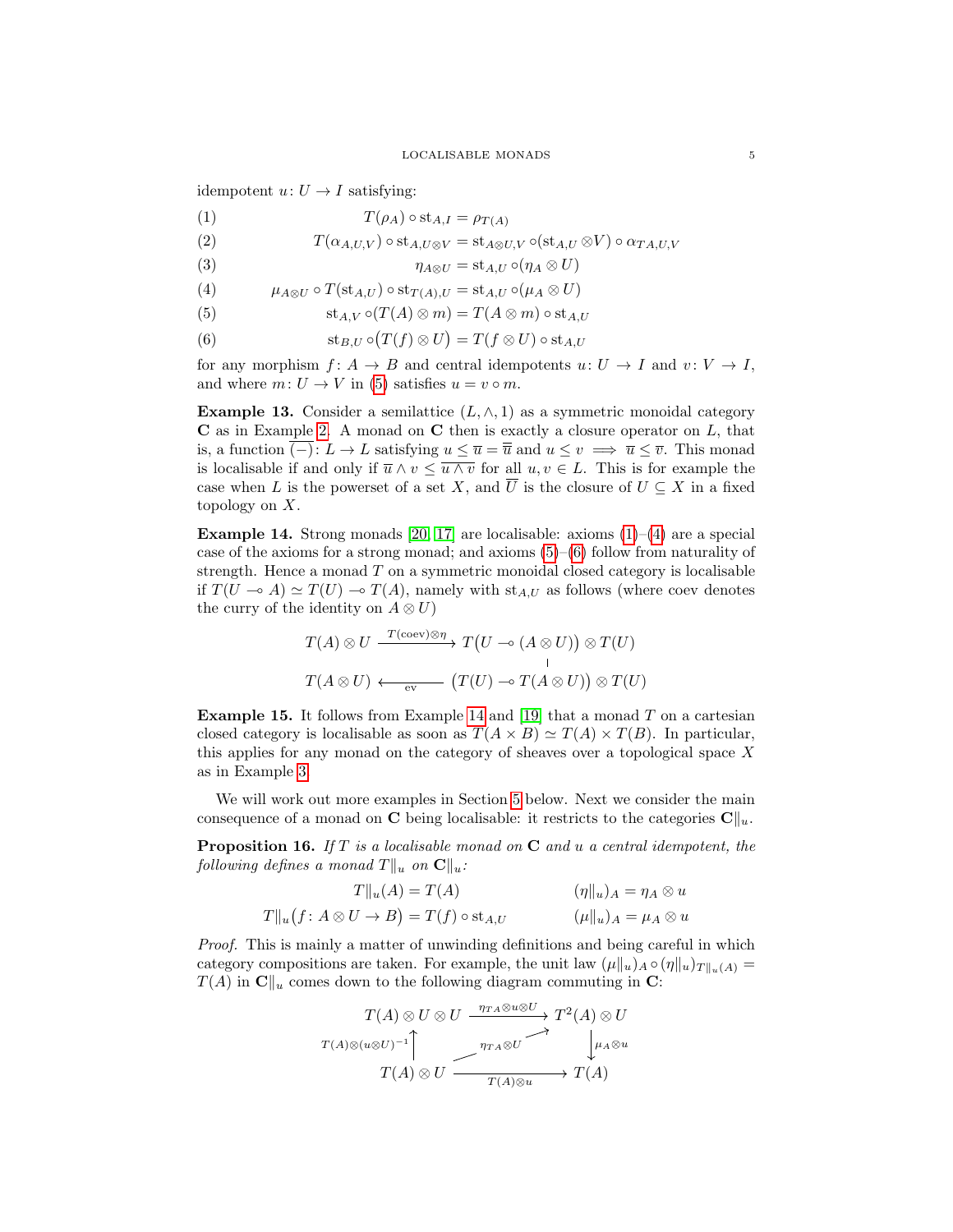Similarly, naturality of  $\eta \|_u$ , which is  $T \|_u(f) \circ (\eta \|_u)_A = (\eta \|_u)_B \circ f$  in  $\mathbb{C} \|_u$ , comes down to commutativity of the following diagram in C:

$$
A \otimes U \otimes U \xrightarrow{\eta_A \otimes U \otimes u} T(A) \otimes U \otimes I \xrightarrow{\rho_{T(A) \otimes U}} T(A) \otimes U
$$
  
\n
$$
\downarrow \text{st}_{A,U} \otimes I \downarrow \qquad \qquad \downarrow \text{st}_{A,U}
$$
  
\n
$$
A \otimes U \otimes U \xrightarrow{\text{st}_{A,U} \otimes I} T(A \otimes U) \otimes I \xrightarrow{\rho_{T(A \otimes U)}} T(A \otimes U)
$$
  
\n
$$
f \otimes U \downarrow \qquad \qquad T(f) \otimes I \downarrow \qquad \qquad \downarrow T(f)
$$
  
\n
$$
B \otimes U \xrightarrow{\eta_B \otimes u} T(B) \otimes I \xrightarrow{\rho_{T(B)}} T(B)
$$

Here the upper left square follows from [\(3\)](#page-4-5), the right squares are naturality of unitors, and the lower left square is naturality of  $\eta$  in C. The other laws are verified similarly.

**Example 17.** Consider a closure operator  $T(u) = \overline{u}$  on a semilattice  $C = L$  as in Example [13.](#page-4-6) Then  $T_u(a)$  is simply  $\bar{a}$ . This is a well-defined closure operator on the pre-order  $\mathbf{C}||_u$ : if  $a \wedge u \leq b$ , then  $\overline{a} \wedge u \leq \overline{a \wedge u} \leq \overline{b}$  because T is localisable. Collapsing the pre-order  $\mathbf{C}\Vert_{u}$  to a partially ordered semilattice as in Remark [6](#page-2-1) simply gives the downset  $\downarrow u = \{a \in L \mid a \leq u\}$  of u in L, and  $T_u$  just becomes the restriction of the closure operator to  $\downarrow u$ .

Recall that a *(lax)* monad morphism [\[34\]](#page-17-4) from a monad  $(S, \eta^S, \mu^S)$  on **C** to a monad  $(T, \eta^T, \mu^T)$  on **D** consists of a functor  $F: \mathbf{C} \to \mathbf{D}$  and a natural transformation  $\varphi: T \circ F \Rightarrow F \circ S$  making the following two diagrams commute:

<span id="page-5-0"></span>(7) 
$$
F \xrightarrow{p_F^T} T \circ F
$$
  $T^2 \circ F \xrightarrow{T\varphi} T \circ F \circ S \xrightarrow{\varphi S} F \circ S^2$   
\n $F \circ S$   $\downarrow F \downarrow$   $\downarrow F \downarrow$   $\downarrow F \circ F$   $\downarrow F \circ S$ 

Monads on **C** and their (lax) morphisms form a category **Monad(C)**. An oplax monad morphism has  $\psi: F \circ S \Rightarrow T \circ F$  that respects units and multiplication instead of  $\varphi$ .

<span id="page-5-1"></span>**Lemma 18.** Let T be a localisable monad on C. If  $u \leq v$  are central idempotents, then the functor  $C\|_{u\leq v}$  from Lemma [8](#page-2-2) is a (lax) monad morphism  $T\|_{v} \to T\|_{u}$ with  $\varphi_A = T(A) \otimes u$ .

*Proof.* Here we need to show the naturality of  $\varphi$  and the commutativity of the diagrams [\(7\)](#page-5-0). These directly follow from [\(5\)](#page-4-0), bifunctoriality of the tensor product and a few commuting diagrams that can be found in Appendix [A.](#page-17-5)  $\Box$ 

If  $F: \mathbf{C} \to \mathbf{D}$  with  $\varphi: T \circ F \Rightarrow F \circ S$  is a (lax) monad morphism between localisable monads S and T, and F is a (lax) monoidal functor with  $\theta_{A,B}$ :  $F(A)$  ⊗  $F(B) \to F(A \otimes B)$ , we say  $(F, \varphi, \theta)$  is a (lax) morphism of localisable monads when the following diagram commutes:

$$
\begin{array}{ccc}\nTF(A) \otimes F(U) & \xrightarrow{\text{st}_{FA, FU}} T(F(A) \otimes F(U)) & \xrightarrow{T(\theta_{A,U})} TF(A \otimes U) \\
\downarrow^{\varphi_{A} \otimes F(U)} & & \downarrow^{\varphi_{A,U}} \\
FS(A) \otimes F(U) & \xrightarrow{\theta_{S(A),U}} F(S(A) \otimes U) & \xrightarrow{\text{st}_{A,U}} FS(A \otimes U)\n\end{array}
$$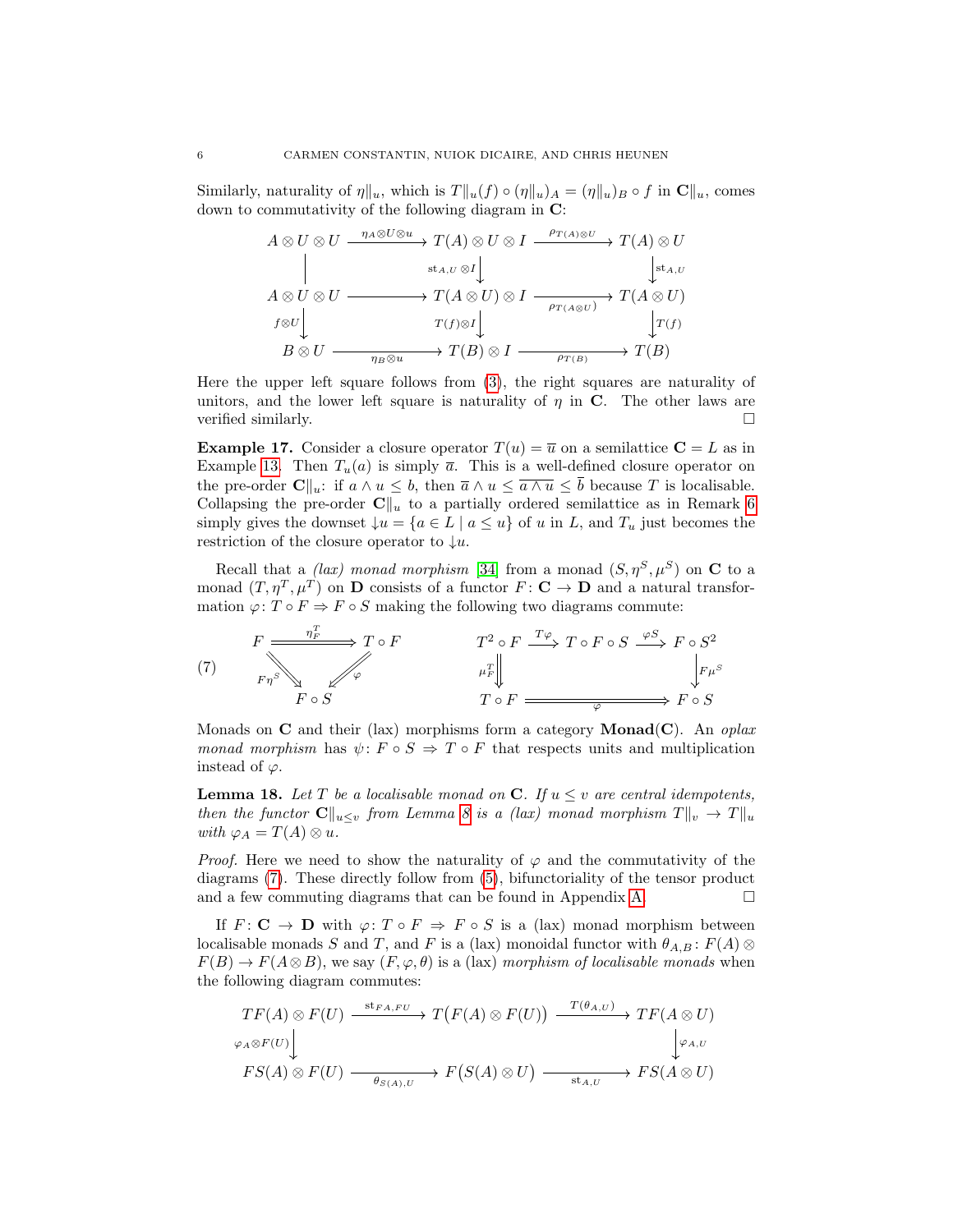In this sense, the monad morphism  $T\|_v \to T\|_u$  of Lemma [18](#page-5-1) is localisable.

**Corollary 19.** If T is a localisable monad on C, and  $u \leq v$  are central idempotents, then the functor  $\mathbf{C} \|^{u \le v}$  from Lemma [8](#page-2-2) is an oplax monad morphism  $T \|_{u} \to T \|_{v}$ with  $\psi_A = st_{A,U}$ .

*Proof.* Applying [\[34,](#page-17-4) Theorem 9] to Lemmas [8](#page-2-2) and [18,](#page-5-1) we can compute  $\psi$  as follows. By the adjunction,  $\varphi_A: T||_u(\mathbf{C}||_{u\leq v}(\mathbf{C}||^{u\leq v}(A))) \to \mathbf{C}||_{u\leq v}(T||_v(\mathbf{C}||^{u\leq v}(A)))$ corresponds to a morphism

$$
\mathbf{C} \Vert^{u \leq v} (T \Vert_u(\mathbf{C} \Vert_{u \leq v}(\mathbf{C} \Vert^{u \leq v}(A)))) \to T \Vert_v(\mathbf{C} \Vert^{u \leq v}(A))
$$

and  $\psi_A\colon \mathbf{C} \Vert^{u\leq v}(T\Vert_u(A)) \to T\Vert_v(\mathbf{C} \Vert^{u\leq v}(A))$  is obtained by precomposing this morphism with the unit  $A \to \mathbf{C} \|_{u \leq v} (\mathbf{C} \|^{u \leq v} (A))$  of the adjunction. Starting with  $\varphi_A = T(A) \otimes u$ , this gives exactly  $\psi_A = st_{A,U}$ .

<span id="page-6-1"></span>Remark 20. If T is a localisable monad on a stiff symmetric monoidal category  $\bf{C}$ , and x is a point of  $\rm{ZI}(\bf{C})$  regarded as a topological space, we can go further and define a monad  $T\|_x$  on the stalk  $\mathbf{C}\|_x$ . The stalk  $\mathbf{C}\|_x$  is defined as the colimit of the diagram  $\mathbf{C}\|_{u\leq v}$ :  $\mathbf{C}\|_{v} \to \mathbf{C}\|_{u}$  ranging over all central idempotents  $u \leq v$  containing the point  $x$ , taken in the category of symmetric monoidal categories. Accordingly,  $T\|_{x}$  is the colimit over the same diagram, but now taken in the category of localisable monads. Using the concrete description in [\[2,](#page-16-9) Definition 7.1] of these stalks, we can compute:

$$
T||_{x}(A) = T(A) \qquad (\eta ||_{x})_{A} = [1, \eta_{A} \circ \rho_{A}]
$$
  

$$
T||_{x}([u, f: A \otimes U \to B]) = [u, T(f) \circ st_{A,U}] \qquad (\mu ||_{x})_{A} = [1, \mu_{A} \circ \rho_{T^{2}(A)}]
$$

If  $x \in u$  there is a localisable monad morphism  $T||_u \to T||_x$  formed by the functor  $\mathbf{C}\|_{x\in u}:\mathbf{C}\|_{u}\to\mathbf{C}\|_{x}$  given by  $\mathbf{C}\|_{x\in u}(A)=A$  and  $\mathbf{C}\|_{x\in u}(f: A\to B)=[u, f]$  with the identity natural transformation  $\varphi: T||_u \circ \mathbf{C}||_{x \in u} \Rightarrow \mathbf{C}||_{x \in u} \circ T||_x$ .

The representation of Theorems [10](#page-3-0) and [11](#page-3-1) is in fact functorial [\[2,](#page-16-9) Section 11]: a (lax) monoidal functor  $T: \mathbf{C} \to \mathbf{C}$  corresponds to a family of stalk functors  $T\|_x: \mathbf{C}\|_x \to \mathbf{C}\|_x$  that are continuous in a certain sense. However, this notion of continuity is quite involved, and we will not pursue it further here.

#### 4. Formal monads, graded monads, and indexed monads

<span id="page-6-0"></span>This section characterises localisable monads as formal monads in a certain presheaf category, and connects to graded monads and indexed monads.

4.1. Formal monads. We will characterise localisable monads as formal monads in the 2-category  $[\text{ZI}(\mathbf{C})^{\text{op}}, \mathbf{Cat}]$  with functors  $\text{ZI}(\mathbf{C})^{\text{op}} \to \mathbf{Cat}$  as 0-cells, *natural* transformations as 1-cells, and modifications as 2-cells [\[34,](#page-17-4) [24\]](#page-16-16). More precisely, we will define a formal monad on the sheaf  $\overline{C}$ :  $\mathrm{ZI}(\mathbf{C})^{\mathrm{op}} \to \mathbf{Cat}$  that maps a central idempotent u to the category  $C\Vert_u$  and morphisms  $u \leq v$  to the functors  $\mathbf{C} \|_{u \leq v} : \mathbf{C} \|_{v} \to \mathbf{C} \|_{u}$  of Lemma [8.](#page-2-2) A formal monad then consists of a natural transformation  $\overline{T} : \overline{C} \Rightarrow \overline{C}$  and two modifications  $\mu : \overline{TT} \Rightarrow \overline{T}$  and  $\eta : id_{\overline{C}} \Rightarrow \overline{T}$ satisfying the usual monad laws. More precisely, the data of this formal monad consists of:

- monads  $(T||_u, \mu||_u, \eta||_u)$  on  $\mathbf{C}||_u$  for every central idempotent u in C;
- functors  $\mathbf{C}\|_{u\leq v} \colon \mathbf{C}\|_{v} \to \mathbf{C}\|_{u}$  for central idempotents  $u \leq v$  in  $\mathbf{C}$ ;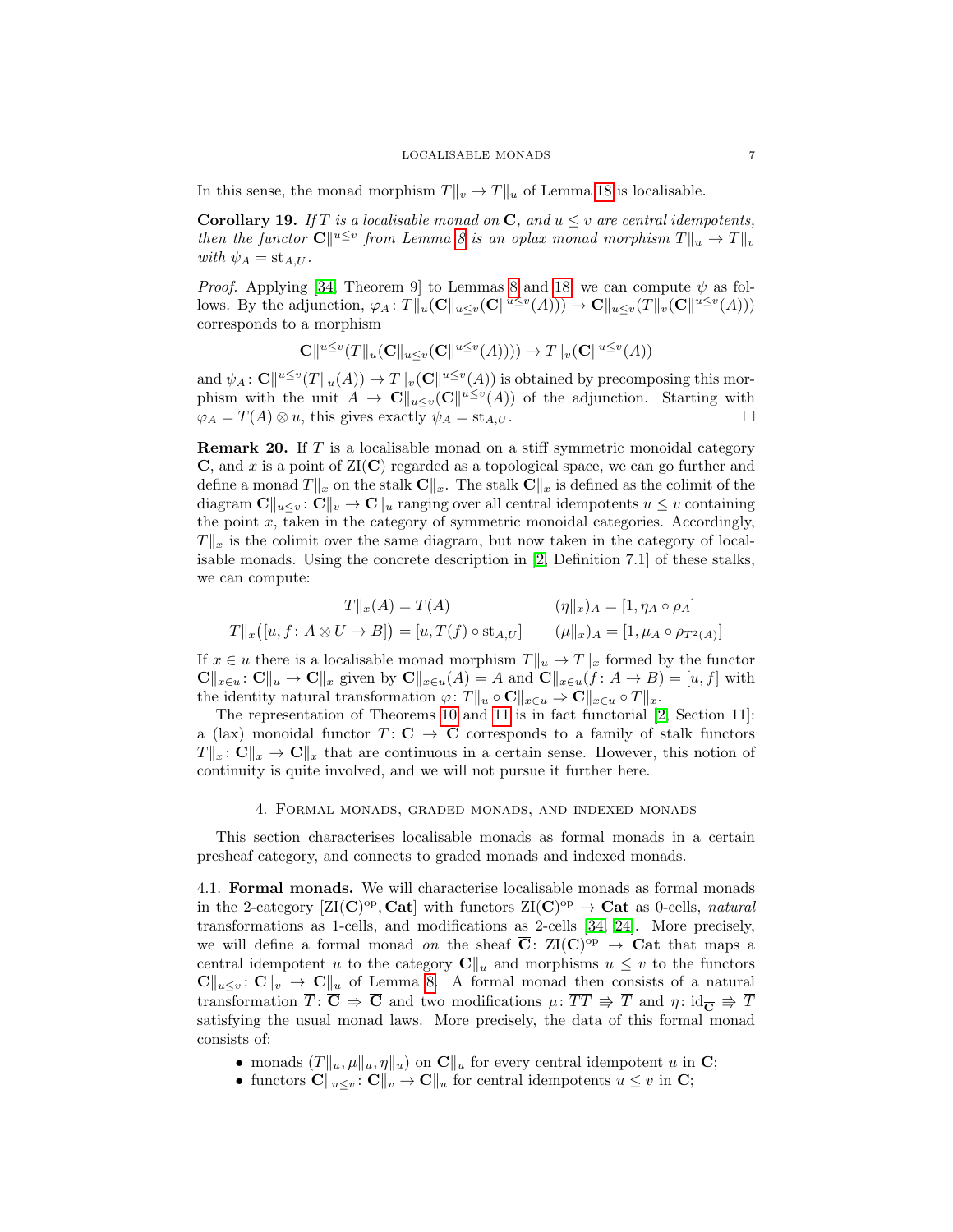such that the following equations hold in  $\mathbf{C}\|_{u}$ : (8)

<span id="page-7-5"></span>
$$
\c{C}\|_{u\leq v}(A)\frac{\mathbf{C}\|_{u\leq v}((\eta\|_{v})_{A})}{\mathbf{C}\|_{u\leq v}(A)}\mathbf{C}\|_{u\leq v}(T\|_{v}(A))\qquad T_{u}^{2}(\mathbf{C}\|_{u\leq v}(A))\xrightarrow{\left(\mu\|_{u}\right)\mathbf{C}\|_{u\leq v}(A)}T_{u}(\mathbf{C}\|_{u\leq v}(A))
$$
\n
$$
\|
$$
\n
$$
T\|_{u}(\mathbf{C}\|_{u\leq v}(A))\qquad \mathbf{C}\|_{u\leq v}(T_{v}^{2}(A))\frac{\mathbf{C}\|_{u\leq v}((\mu\|_{v})_{A})}{\mathbf{C}\|_{u\leq v}((\mu\|_{v})_{A})}\mathbf{C}\|_{u\leq v}(T_{v}(A))
$$

Moreover  $\overline{T}$  is natural, meaning that if  $u = v \circ m$  then for any  $f: A \to B$  in  $\mathbb{C} \parallel_{v}:$ 

<span id="page-7-4"></span>(9) 
$$
T||_u(\mathbf{C}||_{u\leq v}A)=\mathbf{C}||_{u\leq v}T||_v(A)
$$

<span id="page-7-2"></span>(10)  $T\|u(\mathbf{C}\|_{u\leq v}f) = \mathbf{C}\|u\leq vT\|v(f).$ 

Given the definition of  $\mathbf{C}\|_{u\leq v}$ , the first equation simply reads  $T\|_{u}(A) = T\|_{v}(A)$ . The following two lemmas follow from the definition of the adjoint functors  $\mathbf{C} \parallel^{u \leq v} \mathbf{A}$  $\mathbf{C} \|_{u \leq v}.$ 

**Lemma 21.** There is a comonad  $-\otimes U$  on **C** for any central idempotent u of **C.** More generally, there is a comonad  $-\otimes U$  on  $\mathbb{C}\Vert_v$  for any central idempotents  $u \leq v$  of **C**.

<span id="page-7-0"></span>**Lemma 22.** The category  $\mathbf{C}\|_{u}$  is the co-Kleisli category of the comonad  $-\otimes U$  on  $\mathbf{C} \Vert_v$ .

It follows from Lemma [22](#page-7-0) that there is a canonical adjunction between the co-Kleisli category  $\mathbf{C}\|_u$  and category  $\mathbf{C}\|_v$  (or the base category  $\mathbf{C}$  for  $v = 1$ ) given by adjoint functors  $\mathbf{C} \|^{u \leq v} \mathbf{C} \|_{u \leq v}$  such that  $-\otimes U = \mathbf{C} \|^{u \leq v} \circ \mathbf{C} \|_{u \leq v}$ . These correspond to the adjoint functors defined in Lemma [8.](#page-2-2) Further than Lemma [8,](#page-2-2) observe the following decomposition.

<span id="page-7-3"></span>**Lemma 23.** If  $u \le v \le w$  are central idempotents in C, the functors of Lemma [8](#page-2-2) satisfy:

$$
\mathbf{C}||^{u\leq w} = \mathbf{C}||^{v\leq w} \circ \mathbf{C}||^{u\leq v}
$$
\n
$$
\mathbf{C}||_{u\leq w} = \mathbf{C}||_{u\leq v} \circ \mathbf{C}||_{v\leq w}
$$
\n
$$
\mathbf{C}||^{u\leq v} = \mathbf{C}||_{v\leq w} \circ \mathbf{C}||^{u\leq w}
$$
\n
$$
\mathbf{C}||^{u\leq v}
$$
\n
$$
\mathbf{C}||_{u}
$$
\n
$$
\mathbf{C}||_{u}
$$
\n
$$
\mathbf{C}||_{u}
$$
\n
$$
\mathbf{C}||_{u}
$$
\n
$$
\mathbf{C}||_{u}
$$
\n
$$
\mathbf{C}||_{u}
$$

*Proof.* This follows directly from the definition of the functors.  $\Box$ 

<span id="page-7-1"></span>**Proposition 24.** Let C be a stiff category. Let  $(\overline{T}, \overline{\mu}, \overline{\eta})$  be a formal monad in  $[\mathrm{ZI}(\mathbf{C})^{\mathrm{op}}, \mathbf{Cat}]$  above  $\overline{\mathbf{C}}$  and let  $u \leq v$  be central idempotents. Then the monad  $T||_v$ is a localisable monad with the strength  $\text{st}_{A,U}$ :  $T||_v(A) \otimes U \to T||_v(A \otimes U)$  defined as the following composition in  $\mathbf{C}\Vert_v$  for any object A in  $\mathbf{C}\Vert_v$ :

$$
T||_{v}(A) \otimes U = \mathbf{C}||^{u \leq v}\mathbf{C}||_{u \leq v}T||_{v}A = \mathbf{C}||^{u \leq v}T||_{u}\mathbf{C}||_{u \leq v}A
$$

$$
\downarrow \mathbf{C}||^{u \leq v}T||_{u}\eta_{\mathbf{C}||_{u \leq v}}^{u \leq v}A
$$

$$
\mathbf{C}||^{u \leq v}T||_{u}\mathbf{C}||_{u \leq v}\mathbf{C}||^{u \leq v}\mathbf{C}||_{u \leq v}A = \mathbf{C}||^{u \leq v}\mathbf{C}||_{u \leq v}T||_{v}\mathbf{C}||^{u \leq v}\mathbf{C}||_{u \leq v}A
$$

$$
\downarrow \varepsilon_{T||_{v}\mathbf{C}||^{u \leq v}\mathbf{C}||_{u \leq v}A}^{u \leq v}
$$

$$
T||_{v}\mathbf{C}||^{u \leq v}\mathbf{C}||_{u \leq v}A = T||_{v}(A \otimes U)
$$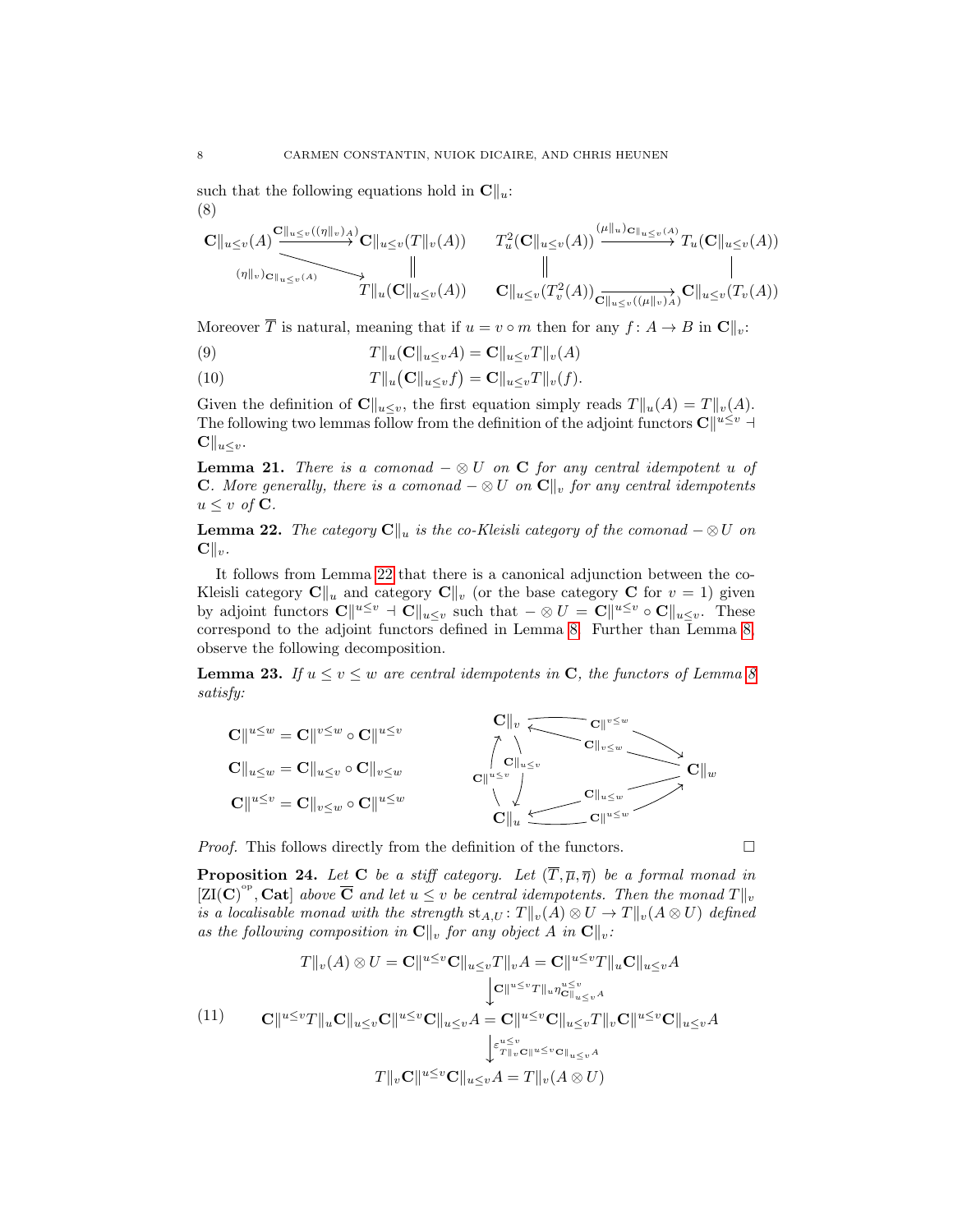#### LOCALISABLE MONADS 9

where  $\eta^{u\leq v}$  and  $\varepsilon^{u\leq v}$  are the unit and counit of adjunction  $\mathbf{C} \parallel^{u\leq v} \mathbf{C} \parallel_{u\leq v}$ .

Proof. We need to prove each of the axioms of Definition [12.](#page-3-3) This consist of many commutating diagrams, found in Appendix [A.](#page-17-5) For simplicity, the proof is laid out for the case  $v = 1$ , but the same arguments hold for any  $T\|_v$  by using the relevant strength.  $\square$ 

<span id="page-8-0"></span>**Proposition 25.** A localisable monad  $T$  on a stiff category  $C$  induces a formal monad on  $\overline{C}$  in [ZI(C)<sup>op</sup>, Cat]. The natural transformation  $\overline{T}$ :  $\overline{C} \Rightarrow \overline{C}$  has components  $T\|_u$ , the modification  $\overline{\eta}$ :  $\overline{\mathbf{C}} \Rrightarrow \overline{T}$  has components  $\eta\|_u$ , and the modification  $\overline{\mu}: \overline{T}^2 \Rrightarrow \overline{T}$  has components  $\mu||_u$  as in Proposition [16.](#page-4-7)

*Proof.* This proof consist in verifying the naturality of  $\overline{T}$ , in showing that  $\overline{\eta}$  and  $\bar{\mu}$  are modifications (which follows directly from Lemma [18\)](#page-5-1) and natural, and in proving that  $\bar{\eta}$  and  $\bar{\mu}$  satisfy the monad laws (which pointwise follows from Propo-sition [16\)](#page-4-7). The complete proof is included in Appendix [A.](#page-17-5)  $\square$ 

**Theorem 26.** For a stiff monoidal category  $C$  there is a bijective correspondence between localisable monads on C and formal monads on  $\overline{C}$  in [ZI(C)<sup>op</sup>, Cat] (via the constructions of Propositions [24](#page-7-1) and [25\)](#page-8-0).

*Proof.* Start with a localisable monad  $T$  and follow Proposition [25](#page-8-0) to get a formal monad  $\overline{T}$ . Then apply Proposition [24](#page-7-1) to get a localisable monad  $T'$  which we claim equals the original monad T. It is clear that  $T'$  equals T as a functor. It remains to check that the strength obtained this way on  $T'$  is the same as the original strength on  $T$ . To do this, note that the strength  $(?)$  from Proposition [24](#page-7-1) can be rewritten as follows, where st denotes the original strength from the localisable monad:

$$
\varepsilon_{T\|_1FGA}\circ FT\|_u\eta^u_{GA}=(T(A\otimes U)\otimes u)\circ (\text{st}_{A,U}\otimes U)\otimes (T(A)\otimes (U\otimes u)^{-1})=\text{st}_{A,U}
$$

Here we use the naturality of the strength and the fact that  $U\otimes u$  is an isomorphism. We prove similarly that using Proposition [25](#page-8-0) then Proposition [24](#page-7-1) gives us back the unit and the multiplication of the starting localisable monad. To simplify the notation we used F and G to denote  $\mathbf{C} \parallel^{u \leq 1}$  and  $\mathbf{C} \parallel_{u \leq 1}$ .

Now start with a formal monad  $\overline{T}$ , turn it into a localisable monad  $(\overline{T}\Vert_1, \operatorname{st})$ , and then into a formal monad  $\widetilde{T}$ . Then  $\widetilde{T}\|u(A) = \overline{T}\|u(A)$  and  $\widetilde{T}\|u$  sends a morphism  $f: GA \to GB$  in  $\mathbb{C}||_u$  given by  $f: A \otimes U \to B$  to the morphism  $\overline{T}||_u(A) \to \overline{T}||_u(B)$ in  $\mathbf{C} \parallel_u$  given by:

$$
\overline{T} \|_1(A) \otimes U \xrightarrow{\text{st}_{A,U}} \overline{T} \|_1(A \otimes U) \xrightarrow{\overline{T} \|_1(f)} \overline{T} \|_1(B)
$$

We have to prove that this equals  $\overline{T}||_u(f)$ . To see this, first note that by the properties of the adjunction, a map f in the coKleisi category  $\mathbf{C}\Vert_{u}$  is defined in the base category as  $\varepsilon \circ F(f)$ , which we will denote  $f^{\mathbf{C}}$ . With this notation, and again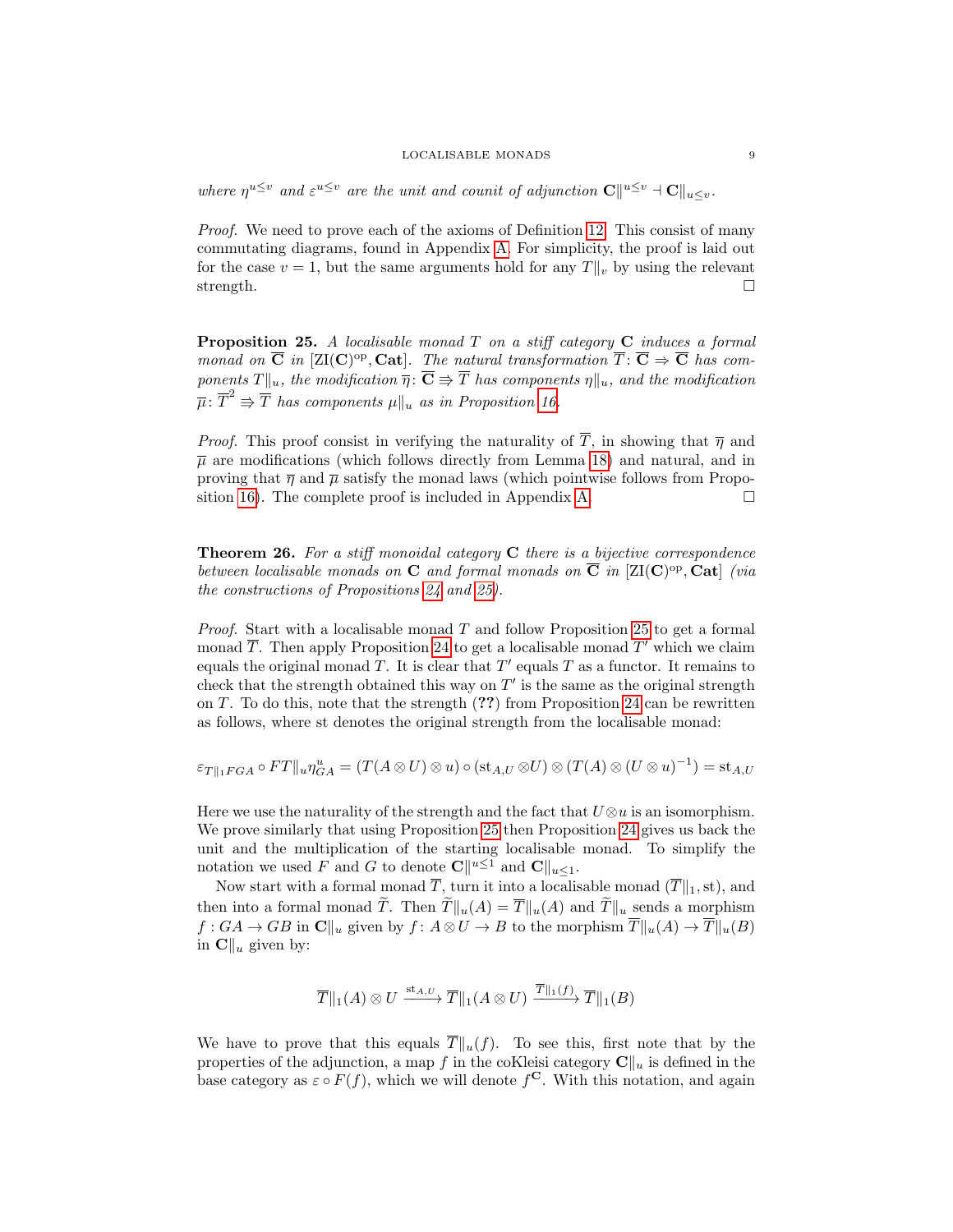using F and G to denote  $\mathbf{C} \parallel^{u \leq 1}$  and  $\mathbf{C} \parallel_{u \leq 1}$ , we get:

(12) 
$$
\overline{T} \|_{1}(f^{\mathbf{C}}) \circ \text{st}_{A,U} = \overline{T} \|_{1} \varepsilon_{B} \circ \overline{T} \|_{1} F f \circ \varepsilon_{\overline{T} \|_{1} F G A} \circ F \overline{T} \|_{u} \eta_{G A}
$$

(13) 
$$
= \varepsilon_{\overline{T}||_1B} \circ FGT||_1\varepsilon_B \circ FGT||_1Ff \circ FT||_u\eta_{GA}
$$

(14) 
$$
= \varepsilon_{\overline{T}||_1B} \circ F\overline{T}||_u G\varepsilon_B \circ F\overline{T}||_u GFf \circ F\overline{T}||_u \eta_{GA}
$$

(15) 
$$
= \varepsilon_{\overline{T} \|_1 B} \circ F \overline{T} \|_u G \varepsilon_B \circ F \overline{T} \|_u \eta_{GB} \circ F \overline{T} \|_u f
$$

$$
(16)\qquad \qquad =\varepsilon_{\overline{T}\parallel_1B}\circ F\overline{T}\parallel_uf
$$

$$
(17)\qquad \qquad =(\overline{T}\|_u(f))^\mathbf{C}
$$

Line  $(?)$  follows from the definition of the strength given in Equation  $(?)$  and the definition of  $f^{\mathbf{C}}$ . The next three lines follow from naturality of  $\varepsilon$  used twice, Equation [\(10\)](#page-7-2), and naturality of  $\eta$  respectively. Line (??) uses the property of the adjunction and the last line uses the definition of  $(\overline{T}\|_{u}(f))^{\mathbf{C}}$ .

Similarly, using Proposition [24](#page-7-1) and then Proposition [25](#page-8-0) gives back the unit and the multiplication of the original formal monad.

4.2. Graded monads and indexed monads. We now connect to the pre-existing notions of **E**-indexed monads and **E**-graded monads for a monoidal category **E**. Recall that an E-graded monad is a lax monoidal functor  $E \rightarrow [C, C]$ . It consists of functors  $T_u: \mathbf{C} \to \mathbf{C}$ , a natural transformation  $\eta_A: A \to T_I(A)$ , and a transformation  $\mu_{u,v,A}$ :  $T_u(T_v(A)) \to T_{u\otimes v}(A)$  natural in  $u, v$ , and A, satisfying some coherence diagrams [\[11\]](#page-16-6).

On the other hand, an E-indexed monad is a functor  $E \to \text{Monad}(C)$ . It also consists of functors  $T_u: \mathbf{C} \to \mathbf{C}$ , but now with transformations  $\eta_{u,A}: A \to T_u(A)$ and transformations  $\mu_{u,A}: T_u^2(A) \to T_u(A)$  natural in u and A, such that each  $(T_u, \eta_u, \mu_u)$  forms a monad. The formal monads on  $\overline{C}$  as defined in Section [4](#page-6-0) are ZI(C)-indexed monads. The next lemma provides conditions under which indexed monads induce graded monads and vice versa.

Recall that a monoidal category has codiagonals when there is a natural transformation  $A \otimes A \rightarrow A$  that respects the coherence isomorphisms [\[17\]](#page-16-14).

**Lemma 27.** Let  $E$  be a monoidal category. If the tensor unit is initial, then an E-indexed monad induces a E-graded monad. If the tensor product has codiagonals, then an E-graded monad induces an E-indexed monad. If E is cocartesian, there is a bijective correspondence between E-graded monads and E-indexed monads.

*Proof.* Suppose the tensor unit 0 in **E** is initial. An **E**-indexed monad  $(T_u, \eta_u, \mu_u)$ then induces an E-graded monad with the same  $T_u$  but  $\overline{\eta}_A = \eta_{0,A}$  and  $\overline{\mu}_{u,v,A}$  given by:

$$
T_u(T_v(A)) \xrightarrow{T_{\rho^{-1}}(T_{\lambda^{-1}}(A))} T_{u\otimes 0}(T_{0\otimes v}(A)) \xrightarrow{T_{u\otimes 1}(T_{1\otimes v}(A))} T_{u\otimes v}^2(A) \xrightarrow{\mu_{u\otimes v,A}} T_{u\otimes v}(A)
$$

Now suppose that **E** has codiagonals. An **E**-graded monad  $(T_u, \eta, \mu_{u,v})$  then induces an E-indexed monad with the same  $T_u$  but  $\overline{\eta}_{u,A} = \eta_A$  and  $\overline{\mu}_{u,A}$  given by:

$$
T_u^2(A) \xrightarrow{\mu_{u,u,A}} T_{u\otimes u}(A) \xrightarrow{T_{\nabla u}(A)} T_u(A)
$$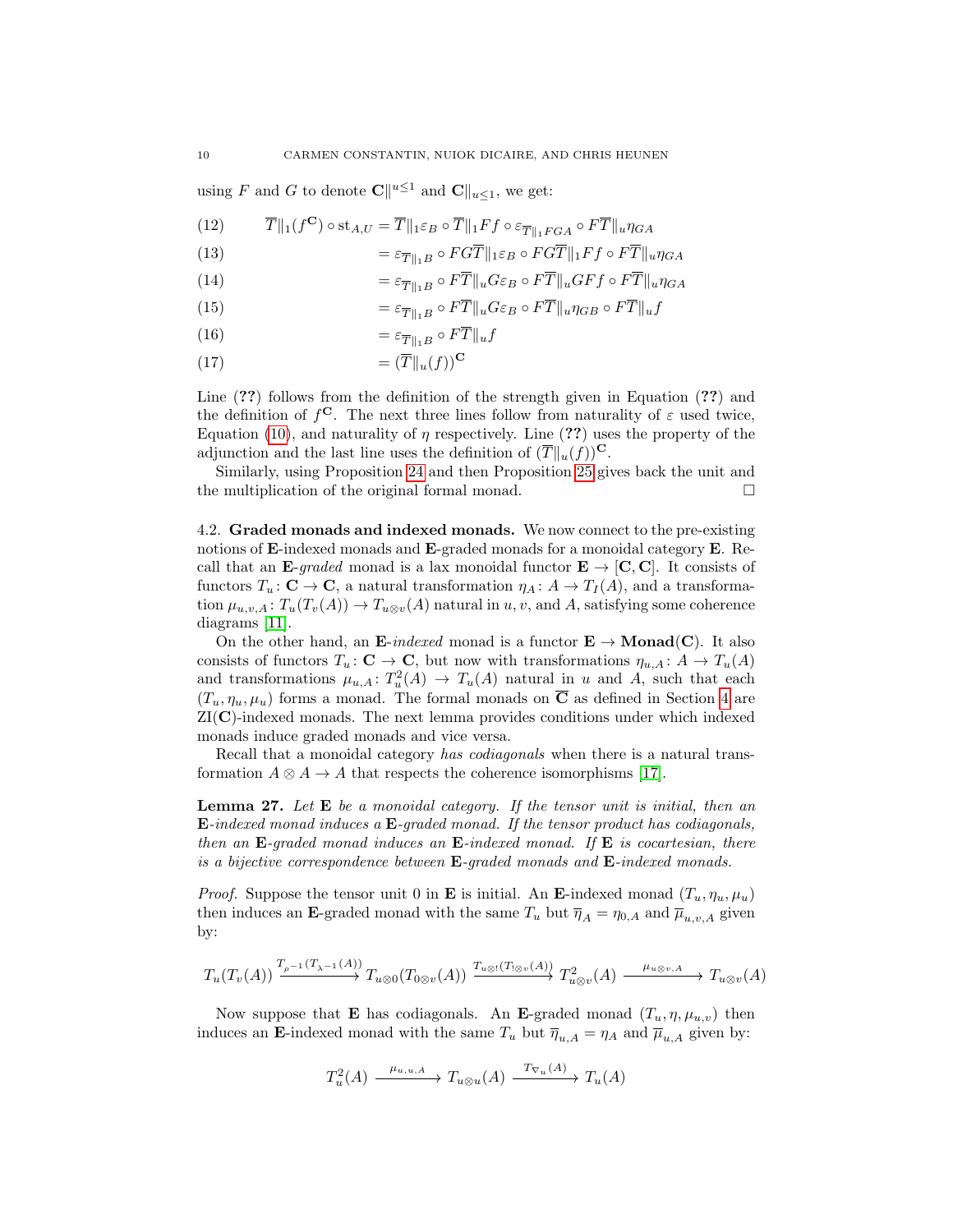If E is cocartesian, these two constructions are each other's inverse. For example,  $\overline{\overline{\mu}}_{u,A} = \mu_{u,A}$  because:

$$
T_{u+0}(T_{0+u}(A)) \xrightarrow{T_{u+1}(T_{1+u}(A))} T_{u+u}^2(A) \xrightarrow{\mu_{u+u,A}} T_{u+u}(A)
$$
  

$$
T_{\rho}(T_{\lambda}(A)) \xrightarrow{\downarrow} T_{u}^2(A) \xrightarrow{\mu_{u,A}} T_u(A)
$$
  

$$
T_u^2(A) \xrightarrow{\mu_{u,A}} T_u(A)
$$

Also  $\overline{\eta}_A = \eta_A$  because  $\eta: 0 \to 0$  is the identity. The other properties follow from naturality in  $u$  and  $v$ .

In particular, it follows that there is no difference between graded monads and indexed monads over (join-)semilattices.

#### 5. Examples

<span id="page-10-0"></span>In this section we discuss three extended examples, showing that localisable monads may interpret central idempotents as locations in a computer memory (Subsection [5.1\)](#page-10-1), physical locations in a network of interacting agents (Subsection [5.2\)](#page-11-0), or time in extended processes (Subsection [5.3\)](#page-13-1). These examples use the following characterisation of central idempotents in functor categories.

<span id="page-10-2"></span>**Lemma 28.** If  $C$  is a category and  $D$  is a symmetric monoidal category, then the functor category  $[C, D]$  is again symmetric monoidal under pointwise tensor products. Regarding  $ZI(D)$  as a full subcategory of the slice category  $D/I$ , there is an isomorphism of categories:

$$
\mathrm{ZI}[C,D] \simeq [C,\mathrm{ZI}(D)]
$$

*Proof.* Let  $u: U \to I$  be a central idempotent in  $[C, D]$ . The functor  $[C, D] \to$ **D** that evaluates at a fixed object  $C \in \mathbb{C}$  is strong monoidal and so preserves central idempotents. Hence each component  $u_C: U(C) \to I$  represents a central idempotent in D. This is functorial and gives one direction of the isomorphism.

Conversely, let  $F: \mathbf{C} \to \mathbf{ZI}(\mathbf{D})$  be a functor. Define  $U: \mathbf{C} \to \mathbf{D}$  by  $U(C) =$ dom( $F(C)$ ) and  $u: U \Rightarrow I$  by  $u_C = F(C)$ . This is functorial and gives the other direction of the isomorphism. It is clear that these two assignments are inverses.  $\Box$ 

<span id="page-10-1"></span>5.1. Quantum buffer. The (global) state monad on Set is a well-known monad that combines the properties of the reader and writer monads to implement computational side-effect in functional programming. It is defined as  $T(-) = S - (-\times S)$ for a state object  $S \in \mathbf{Set}$ . For example, to store one bit, take  $S = \{0, 1\}$ . The central idempotents of **Set** are (represented by) the empty set  $\emptyset$  and the singleton set 1. It follows that the (global) state monad is trivially localisable. This example is trivial but can be expanded in several ways:

(1) Expanded to the category  $\mathbf{Set}^n$ , whose objects are *n*-tuples of sets and morphisms are  $n$ -tuples of functions. The state monad on some object  $A = (A_1, \ldots, A_n)$  in  $\mathbf{Set}^n$  is

$$
T(A_1, ..., A_n) = (S_1, ..., S_n) \negthinspace \negthinspace \negthinspace \negthinspace \negthinspace ( (A_1, ..., A_n) \times (S_1, ..., S_n))
$$

for a chosen state object  $S = (S_1, \ldots, S_n) \in \mathbf{Set}^n$ . For example, to store *n* bits, take  $S_1 = \cdots = S_n = \{0,1\}$ . It follows from Lemma [28](#page-10-2) that  $ZI(\mathbf{Set}^n) \simeq 2^n$ . While  $\mathbf{Set}^n$  is symmetric monoidal closed, the state monad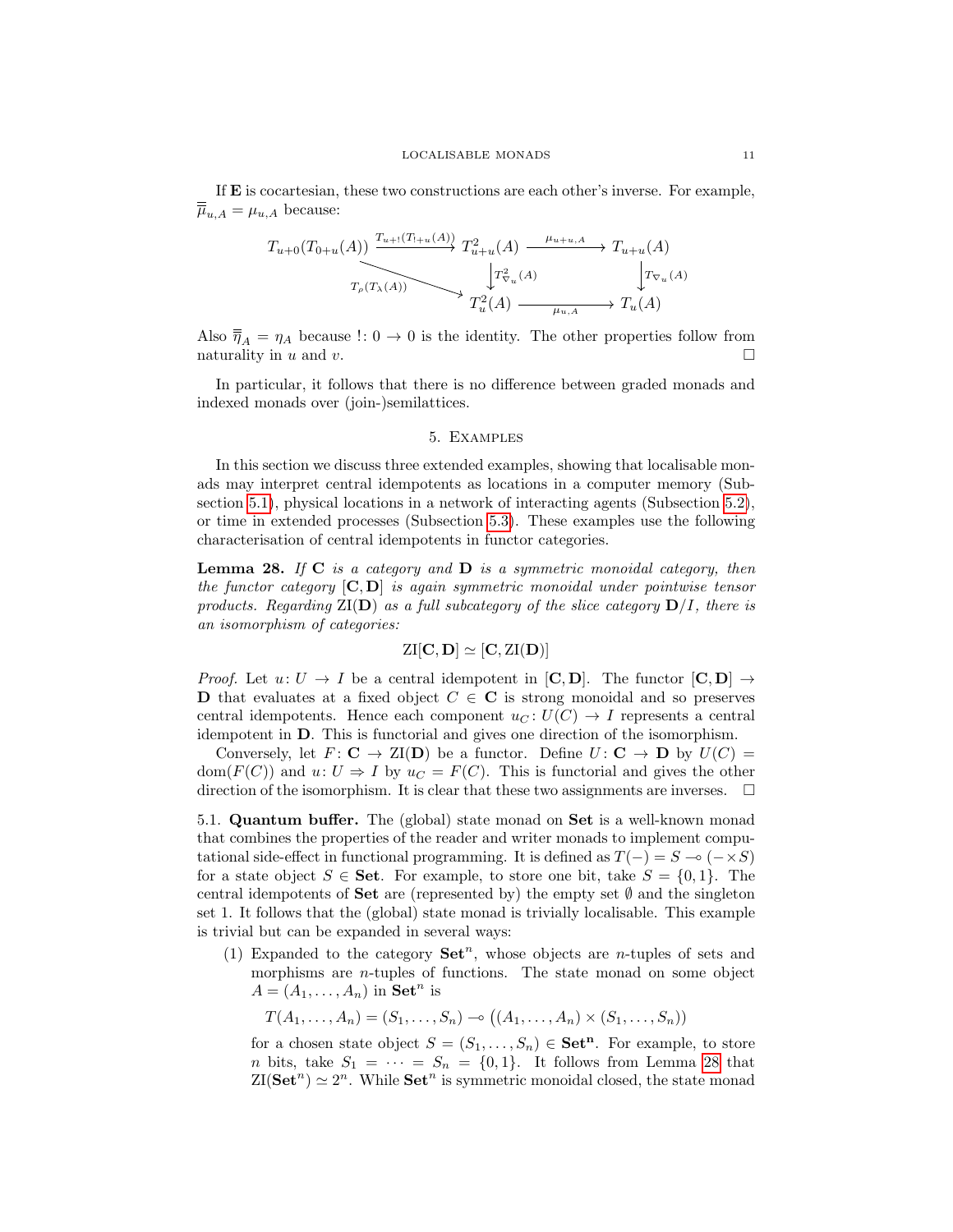does not satisfy  $T(A \to U) = T(A) \to T(U)$  as in Example [14.](#page-4-4) There is still a strength, by currying the evaluation:

$$
T(A_1, \ldots, A_n) \times (U_1, \ldots, U_n) \times (S_1, \ldots, S_n) \to (S_1, \ldots, S_n) \times (A_1, \ldots, A_n) \times (U_1, \ldots, U_n)
$$

We have not discussed commutativity yet, but note that this strength is commutative in a sense made clear in Definition [34](#page-15-1) below. Conceptually, this means that the computational side-effects modelled by a state monad "over" a region  $(U_1, \ldots, U_n)$  are independent of those modelled by  $(V_1, ..., V_n)$ , assuming that  $(U_1, ..., U_n) \times (V_1, ..., V_n) = 0$ .

- (2) The localisable state monad of the previous point does not just work for cartesian closed categories such as  $\mathbf{Set}^n$ , but also for exponentiable objects in a symmetric monoidal category. For example, we can replicate it in the category Hilb of Hilbert spaces and completely positive linear maps used in quantum computation [\[15\]](#page-16-12). To store one qubit, take  $S = \mathbb{C}^2$ . The monad then becomes  $T(-) = S^* \otimes - \otimes S$ , where  $S^* = \textbf{Hilb}(S, \mathbb{C})$  is the dual Hilbert space, which is isomorphic to  $T(A) = A \otimes M_2$ , where  $M_2$  is the Hilbert space of complex 2-by-2 matrices. Similarly, to store  $n$  qubits, move to  $\text{Hilb}^n$ . We can now see a phenomenon that didn't occur for cartesian categories: rather than a quantum memory, this monad models a quantum buffer of  $n$  qubits, because there is no entanglement between the different qubits. Because  $\text{ZI}(\text{Hilb}) = \{0, \mathbb{C}\},$  again  $\text{ZI}(\text{Hilb}^n) \simeq 2^n$ . The strength map is yet again given by the curry of the evaluation map, which makes  $T(-)$  a commutative localisable monad in the sense of Definition [34](#page-15-1) below.
- (3) We can also promote the (global) state monad on Set in another direction, namely from  $n = 1$  or finite n to an arbitrary topological space X indexing the bits to be stored. Consider the category  $\mathrm{Sh}(X)$  of (Set-valued) sheaves on X, take S to be the constant sheaf  $S(U) = \{0,1\}$ , and define  $T(-) =$  $S \sim (-\otimes S)$ . As in Example [3,](#page-2-0) the central idempotents correspond to open subsets  $U \subseteq X$ , and this monad is still localisable. Its stalks (as discussed in Remark [20\)](#page-6-1) are the simple (global) state monads on  $\mathbf{Set}$  storing a single bit each.
- (4) Points 2 and 3 combine to model a quantum buffer over an arbitrary locally compact Hausdorff topological space X. Consider the category  $\text{Hilb}_{C_0(X)}$ of Hilbert modules over  $C_0(X)$ , take S to be Hilbert module  $C_0(X, \mathbb{C}^2)$  of continuous functions  $X \to \mathbb{C}^2$  that vanish at infinity, and define  $T(-) =$  $S^* \otimes - \otimes S$ . As in Example [4,](#page-2-3) central idempotents are open subsets  $U \subseteq$ X. Again, this monad is localisable, with  $T||_U = S_u^* \otimes - \otimes S_u$  for  $S_u =$  $C_0(U, \mathbb{C}^2)$ . In fact, this example is related to the one in point 3, as Hilbert modules over  $C_0(X)$  correspond to a Hilbert space internal to the topos  $\mathrm{Sh}(X)$  by Takahashi's Theorem [\[2,](#page-16-9) [14\]](#page-16-17).

<span id="page-11-0"></span>5.2. Concurrent processes. Suppose  $M_1$  is a monoid of actions that some agent 1 can perform, and  $M_2$  is a monoid of actions that an agent 2 can perform. They could, for example, be free monoids over sets of atomic actions. Then we can form the coproduct  $M_1 + M_2$  of monoids, and quotient out a congruence that specifies  $ab = ba$  for  $a \in M_1$  and  $b \in M_2$  when actions a and b are independent, to get the monoid M of Mazurkiewicz traces [\[7,](#page-16-18) [36\]](#page-17-6). Now M localises to  $M_1$  by projections  $M \to M_i$  that disregard actions of the other agent.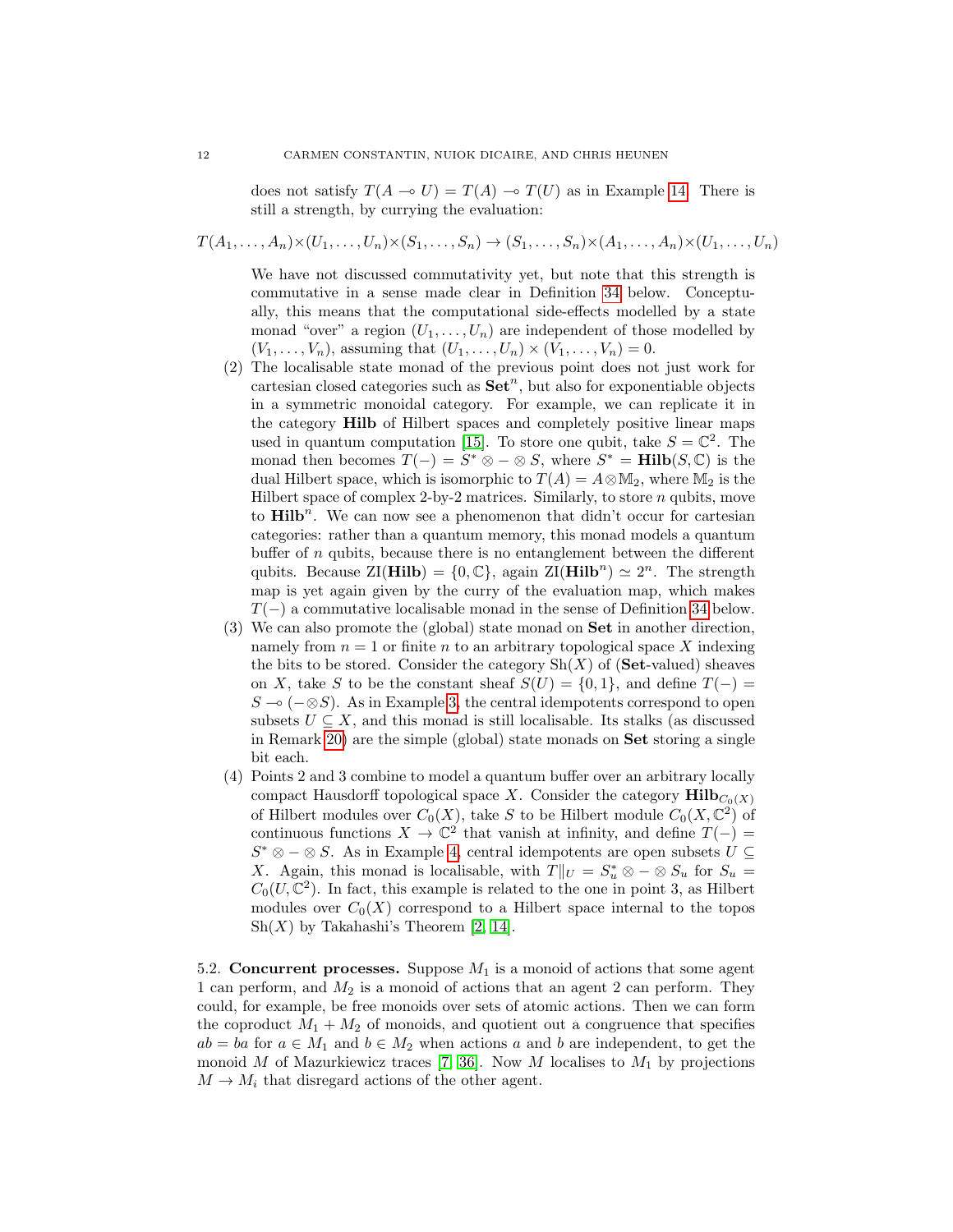The following lemma engineers a single category with two central idempotents and a monoid, that localises to the given ones. The idea is to take a product of categories, but to add silent actions, that enforce the order in which both agents' actions occur, as in the pi calculus [\[26\]](#page-16-19).

<span id="page-12-0"></span>**Lemma 29.** Let  $M_1$  and  $M_2$  be monoids in symmetric monoidal categories  $C_1$  and  $C_2$  that have an initial object 0 satisfying  $A \otimes 0 \simeq 0$  for all objects A. There is a symmetric monoidal category  $C$  with a monoid M and central idempotents  $u_1, u_2$ , that allows an isomorphism  $\mathbf{C}\|_{u_i} \simeq \mathbf{C}_i$  of monoidal categories under which  $M_i$ corresponds with  $\mathbf{C}\|_{u_i\leq 1}(M)$ .

If  $\mathbf{C}_i$  does not yet have an initial object 0 satisfying  $A \otimes 0 \simeq 0$ , we may freely adjoin one to obtain a well-defined symmetric monoidal category.

*Proof.* First construct a new category **C'**. Objects are pairs  $(A, B)$  of  $A \in \mathbb{C}_1$  and  $B \in \mathbf{C}_2$ . Morphisms  $(A, B) \to (A', B')$  include pairs  $(f, g)$  of  $f \in \mathbf{C}_1(A, A')$  and  $g \in \mathbf{C}_2(B, B')$ , to which we freely adjoin morphisms  $\tau_{A,B}: (A, B) \to (A, B)$  for each object  $(A, B)$ . Thus morphisms are finite lists  $((f_1, g_1), \tau_1, \ldots, \tau_{n-1}, (f_n, g_n))$ where the domain of  $\tau_n$  is the codomain of  $f_n \otimes g_n$ . Composition concatenates and then contracts:

$$
((f'_1, g'_1), \tau'_1, \ldots, (f'_n, g'_n)) \circ ((f_1, g_1), \tau_1, \ldots, (f_m, g_m))
$$
  
= ((f\_1, g\_1), \tau\_1, \ldots, (f'\_1 \circ f\_m, g'\_1 \circ g\_m), \tau, \ldots, (f'\_n, g'\_n))

Defining identity to be the trivial list  $(id[A], id[B])$  makes C' into a well-defined category.

Next, take the free symmetric monoidal category  $\mathbf{C}''$  on  $\mathbf{C}'$ . Objects of  $\mathbf{C}''$  are finite lists of objects of  $\mathbf{C}'$ , and morphisms are pairs  $(\pi, h_1, \ldots, h_n)$  of a permutation  $\pi$  of list indices and a list of morphisms in  $\mathbb{C}'$ ; see for example [\[1\]](#page-15-2). Finally, consider the generalised equivalence relation  $[4]$  on  $\mathbb{C}^{\prime\prime}$  generated by

$$
(I,0) \otimes \tau_{A,B} \sim (A,0)
$$
  

$$
(0,I) \otimes \tau_{A,B} \sim (0,B)
$$
  

$$
(\pi,(f_1,g_1),(f_2,g_2)) \sim (\sigma,(f_1 \otimes f_2,g_1 \otimes g_2))
$$

where  $\pi$  is the bijection  $1 \mapsto 2$  and  $2 \mapsto 1$  on  $\{1, 2\}$ . This is a symmetric monoidal congruence, so  $C = C''/\sim$  is a well-defined symmetric monoidal category.

Because 0 is initial and  $A \otimes 0 = 0$  in  $\mathbf{C}_i$ , the objects  $(I, 0)$  and  $(0, I)$  in  $\mathbf{C}'$  become central idempotents  $u_1, u_2$  in C, and moreover  $(A, B) \mapsto [A]_{\sim}$  is an isomorphism  $\mathbf{C} \|_{u_1} \simeq \mathbf{C}_1$  and similarly for  $u_2$ . Finally,  $M = (M_1, M_2)$  is a monoid in C, that localises to  $M_i$  by construction.

In the proof of the previous lemma, we could alternatively have described  $C$  as consisting of formal string diagrams generated by  $C_1 \times C_2$  and the silent actions  $\tau_{A,B}$  [\[5\]](#page-16-21), or as terms in a formal syntactic language [\[18\]](#page-16-22).

**Example 30.** Let  $M_i$  be monoids in  $C_i$  = **Set**. They induce writer monads  $T_i(A) = M_i \otimes A$  on  $\mathbf{C}_i$ . Now the monoid M in the category C of the previous lemma induces a writer monad  $T$  on  $C$ . The monad  $T$  is localisable by Example [14,](#page-4-4) and  $T||_i$  corresponds to  $T_i$  under the isomomorphism  $\mathbf{C}||_i \simeq \mathbf{C}_i$ . Thus T tracks the agents' actions as side effects during a (distributed) computation.

It seems possible to extend this example to a network where the communicating agents form the points of an arbitrary topological space.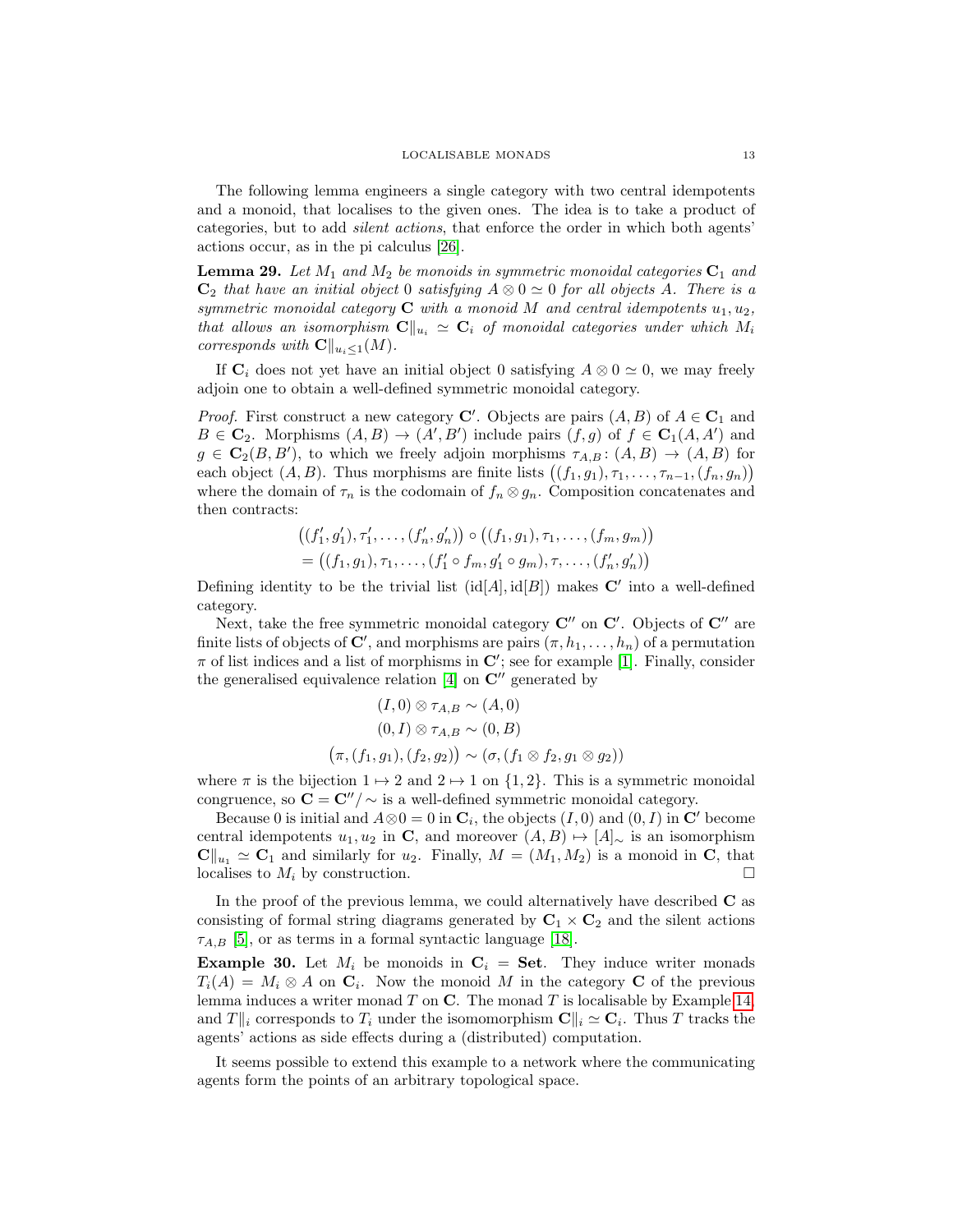<span id="page-13-1"></span>5.3. Stochastic processes. Write Meas for the category of measurable spaces and measurable functions. This is a symmetric monoidal category, where the tensor unit is the singleton set with its unique  $\sigma$ -algebra, and the tensor product of two measurable spaces is the cartesian product of the sets with the tensor product of the  $\sigma$ -algebras. The monoidal category **Meas** has only two central idempotents: the empty set  $\emptyset$ , and the tensor unit 1 itself.

Instead, consider the functor category [N, Meas], where the partially ordered set N is considered as a category by having a morphism  $m \to n$  if and only if  $m \leq n$ . Its objects are sequences  $X_1, X_2, X_3, \ldots$  of measurable spaces. Lemma [28](#page-10-2) shows that this category has many more central idempotents. It follows that central idempotents  $u: U \Rightarrow 1$  in [N, **Meas**] correspond to upward-closed subsets of  $\mathbb{N} \cup \{\infty\}$ , or more succinctly, to elements of  $n \in \mathbb{N} \cup \{\infty\}$ , by

$$
U(m) = \begin{cases} \emptyset & \text{if } m < n \\ 1 & \text{if } m \ge n \end{cases}
$$

The Giry monad G: **Meas**  $\rightarrow$  **Meas** takes a measurable space to the set of probability measures on it [\[12\]](#page-16-23). It extends to a monad on  $[N,Meas]$ .

**Example 31.** The monad  $\hat{G} = G \circ (-)$  on [N, Meas] is localisable, where the maps  $\widehat{G}(X) \otimes U \Rightarrow \widehat{G}(X \otimes U)$  can simply be taken to be identities (because  $G(\emptyset) = \emptyset$ ). The restricted category  $[N, \text{Meas}]]_n$  is  $[\{n, n+1, \ldots\}, \text{Meas}],$  and the monad  $\widehat{G}\|_n$ is simply the restriction of  $\widehat{G}$  to  $\{n, n + 1, ...\}$ .

The adjunction between **Meas** and the Kleisli category  $\text{Kl}(G)$  lifts to an adjunction between  $[N,Meas]$  and  $[N,K](G)$ . The latter is not equivalent to the Kleisli category of  $\widehat{G}$  because the functor  $[N,Meas] \to [N,Kl(G)]$  that turns a sequence of elements of measurable spaces into a sequence of Dirac measures it not essentially surjective [\[35,](#page-17-7) Theorem 9].

The objects of  $[N,Meas]$  are *stochastic processes* [\[23,](#page-16-24) [12,](#page-16-23) [10\]](#page-16-25). Instead of  $(N, \leq)$ , we could equally well have taken continuous time  $(\mathbb{R}^{\geq 0}, \leq)$ . In fact, we could also have regarded the monoid  $(N, +, 0)$  or  $(\mathbb{R}^{\geq 0}, +, 0)$  as a one-object category. Then  $[N, Kl(G)]$  would consist of stationary processes, but the central idempotents would remain the same by Lemma [28:](#page-10-2) ideals of  $\mathbb{N}$  or  $\mathbb{R}^{\geq 0}$  under + are also upward-closed subsets.

Rather than stochastic (Markov) processes, that depend on the history thus far (one time step ago only), we could have taken more interesting partially ordered sets than the totally ordered ones  $\mathbb N$  and  $\mathbb R^{\geq 0}$ .

#### 6. Algebras

<span id="page-13-0"></span>Let  $C$  be a symmetric monoidal category. As we have seen in Section [4,](#page-6-0) a localisable monad  $T: \mathbf{C} \to \mathbf{C}$  is equivalently described as a formal monad  $T\mathbf{L}$ in the 2-category  $\mathbf{K} = [ZI(\mathbf{C})^{\text{op}}, \mathbf{Cat}]$ . What are its formal (Eilenberg-Moore) algebras?

The general answer is described in [\[22,](#page-16-26) [34\]](#page-17-4). The formal algebra category is an object of **K** satisfying the following. For any object  $X \in \mathbf{K}$ , the formal monad T<sup>||</sup> induces a (concrete) monad K(X, T||-) on the category **K**(X, C||-); this monad sends a natural transformation  $\beta: X \to \mathbb{C}^n$  to the natural transformation with components  $T\|_u \circ \beta_u : X_u \to \mathbb{C}\|_u$ . This (concrete) monad has a (concrete)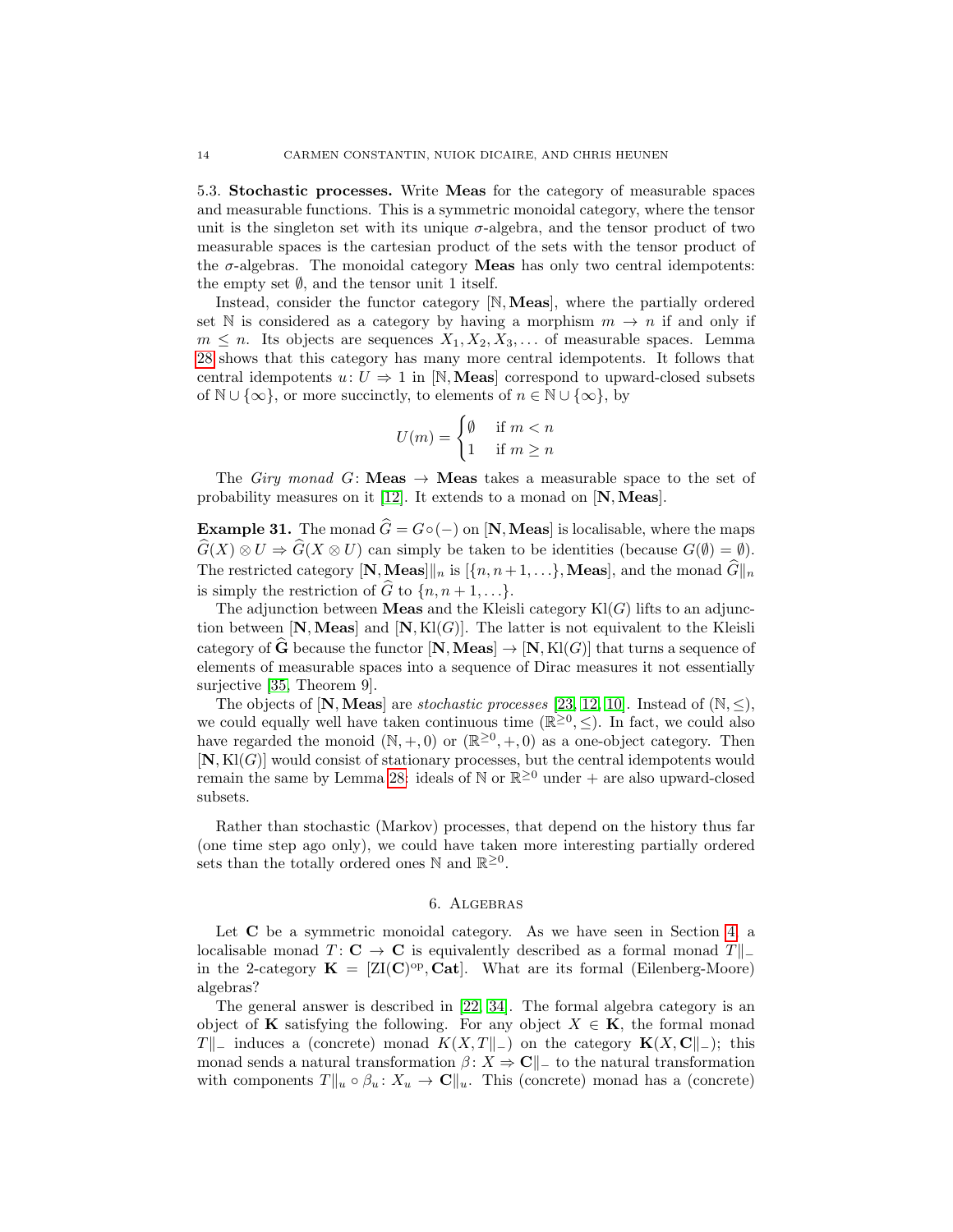Eilenberg-Moore category of algebras. Objects are pairs of a natural transformation  $β$  and a modification  $θ$  of type

(18) 
$$
\begin{array}{ccc}\n & \beta_u & \rightarrow & \mathbf{C} \Vert_u & \xrightarrow{\gamma} \Vert_u \\
 & \beta_u & \downarrow & \downarrow \\
 & X_u & \xrightarrow{\beta_u} & \rightarrow & \mathbf{C} \Vert_u\n\end{array}
$$

satisfying the algebra laws. Morphisms are modifications  $\varphi: \beta \Rightarrow \beta'$  satisfying:



This defines the object-part of a 2-functor  $\mathbf{K}^{\mathrm{op}} \to \mathbf{Cat}$ . Now  $A \in \mathbf{K}$  is the *formal* algebra object of the formal monad  $T||_$  when this 2-functor is naturally isomorphic to  $\mathbf{K}(-, A)$ .

**Proposition 32.** Let  $T$  be a localisable monad on a symmetric monoidal category C. The formal monad T $\|\_$  in [ZI(C)<sup>op</sup>, Cat] has a formal algebra object A $\|\_$ where  $A\|u = \text{Alg}(T\|u)$  is the category of algebras of  $T\|u$ .

*Proof.* If  $u \leq v$  then the monad morphism  $\mathbb{C}\|_{u \leq v}$  of Lemma [18](#page-5-1) induces a functor  $A\|_v \to A\|_u$ , so A is a well-defined object of  $\mathbf{K} = [ZI(\mathbf{C})^{\text{op}}, \mathbf{Cat}]$ . Now, for an object  $X \in \mathbf{K}$ , the hom-category  $\mathbf{K}(X, A)$  has as objects natural transformations  $\beta_u: X_u \to \mathrm{Alg}(T||_u)$ . But the objects of  $\mathrm{Alg}(T||_u)$  are themselves morphisms  $\theta_u: T||_u(B) \to B$  in  $\mathbb{C}||_u$ , that furthermore satisfy the algebra laws. These assemble into a modification satisfying [\(12\)](#page-0-0). It is labour-intensive but straightforward to verify that the morphisms of  $\text{Alg}(T\vert_{u})$  similarly match modifications satisfying [\(13\)](#page-0-0), and that this in fact gives a 2-natural isomorphism to  $A||_-.$  Thus  $A||_-.$  is a formal algebra object.

Similarly, a *formal Kleisli algebra* object of the formal monad  $T||_$  is charac-terised in [\[22,](#page-16-26) [34\]](#page-17-4) as a formal algebra object in the 2-category  $[\text{ZI}(\mathbf{C})^{\text{op}}, \mathbf{Cat}^{\text{op}}]$ , where  $Cat^{op}$  has reversed the 1-cells but not the 2-cells of  $Cat$ .

<span id="page-14-0"></span>Corollary 33. Let  $T$  be a localisable monad on a symmetric monoidal category  $C$ . The formal monad T $\|\_$  in [ZI(C)<sup>op</sup>, Cat] has a formal Kleisli object K $\|\_$  where  $K\|u = \mathrm{Kl}(T\|u)$  is the Kleisli category of  $T\|u$ .

A Kleisli category of a commutative monad on a symmetric monoidal category is again symmetric monoidal [\[6\]](#page-16-27). It would be interesting to see if there is a notion that stands to localisability as commutativity stands to strength, that guarantees that the formal Kleisli algebra object of the previous corollary is a monoid in  $\mathbf{K} =$  $[ZI(\mathbf{C})^{\text{op}}, \mathbf{Cat}]$ . We leave this for future work, but give a tentative (re)definition now.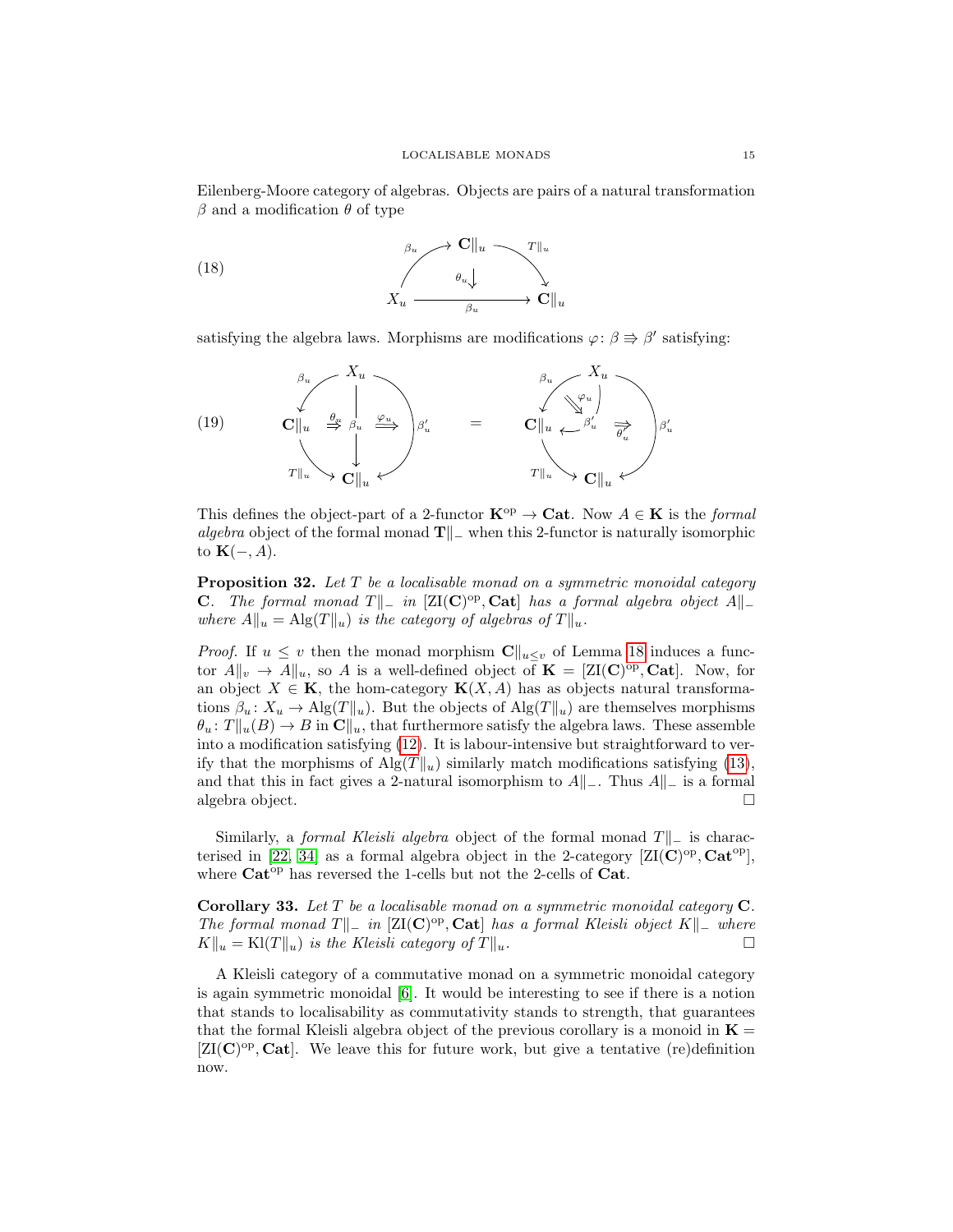<span id="page-15-1"></span>**Definition 34.** A localisable monad  $T$  on a symmetric monoidal category  $C$  is commutative when:

$$
(20) \quad T(A) \otimes U \otimes V \xrightarrow{\text{st}_{A,U} \otimes V} T(A \otimes U) \otimes V \xrightarrow{\text{st}_{A \otimes U,V}} T(A \otimes U \otimes V)
$$
\n
$$
(20) \quad T(A) \otimes \sigma_{U,V} \downarrow \qquad \qquad \uparrow T(A \otimes V) \otimes U \xrightarrow{\text{st}_{A,V} \otimes U} T(A \otimes V) \otimes U \xrightarrow{\text{st}_{A \otimes V,U}} T(A \otimes V \otimes U)
$$

It follows from this definition that if  $u \wedge v = 0$ , then the computational sideeffects modeled by  $T_u$  and  $T_v$  do not influence each other. Intuitively, side-effects  $T_u$  and  $T_v$  that act in disjoint areas must be independent of each other.

## 7. Further work

<span id="page-15-0"></span>There are several interesting directions for further research.

- We have decomposed a localisable monad into monads on local monoidal categories, but can a monad on a local monoidal category be decomposed further? For example, the local state monad [\[28\]](#page-16-3) is based on the presheaf category [Inj, Set]. Its central idempotents correspond to natural numbers, topologised by saying that a subset is open when it is upward-closed under the usual ordering of natural numbers. This topological space is already local: every net converges to the focal point 0. The 'decomposition' using coends of [\[28\]](#page-16-3) relies on the base category [Inj, Set] having much more structure rather than just a monoidal category. The successor function of natural numbers there affords the possibility to allocate fresh locations. Our example of local states in Section [5.1](#page-10-1) completely ignored this possibility. Can this extra structure be axiomatised – using open sets rather than points – and used for a further decomposition?
- Two monads on the same base category can be composed as soon as there is a distributive law between them [\[3,](#page-16-5) [37\]](#page-17-0). When does a distributive law respect the localisable nature of the monads, and how does it interact with their decomposition into monads on local monoidal categories?
- More generally than monads, when is a PROP localisable, and how does a localisable PROP decompose into local ones [\[21,](#page-16-28) [32\]](#page-17-1)?
- Formal monads form a bridge between the "top-down" localisable monads and the "bottom-up" approaches. Can this relationship be made more constructive? Given monads  $T_i$  on possibly different monoidal base categories  $\mathbf{C}_i$ , can we construct a monad T on a monoidal category C with central idempotents i such that  $\mathbf{C} \parallel_i \cong \mathbf{C}_i$  and  $T \parallel_i \cong T_i$ ? The free construction of Lemma [29](#page-12-0) is an initial step in this direction; can it be given a more elegant concrete description, and extended to arbitrary topogical spaces?
- Is there a notion that stands to localisability as commutativity stands to strength, that guarantees that the formal Kleisli object of Corollary [33](#page-14-0) is a monoid in  $[\text{ZI}(\mathbf{C})^{\text{op}}, \mathbf{Cat}]$ ? Does it connect to partial commutativity as in the Mazurkiewicz traces of Section [5.2?](#page-11-0)

#### **REFERENCES**

<span id="page-15-2"></span><sup>[1]</sup> S. Abramsky. Abstract scalars, loops, and free traced and strongly compact closed categories. In Conference on Algebra and Coalgebra, volume 3629 of Lecture Notes in Computer Science, pages 1–31. Springer, 2005. [doi:10.1007/11548133\\_1](https://doi.org/10.1007/11548133_1).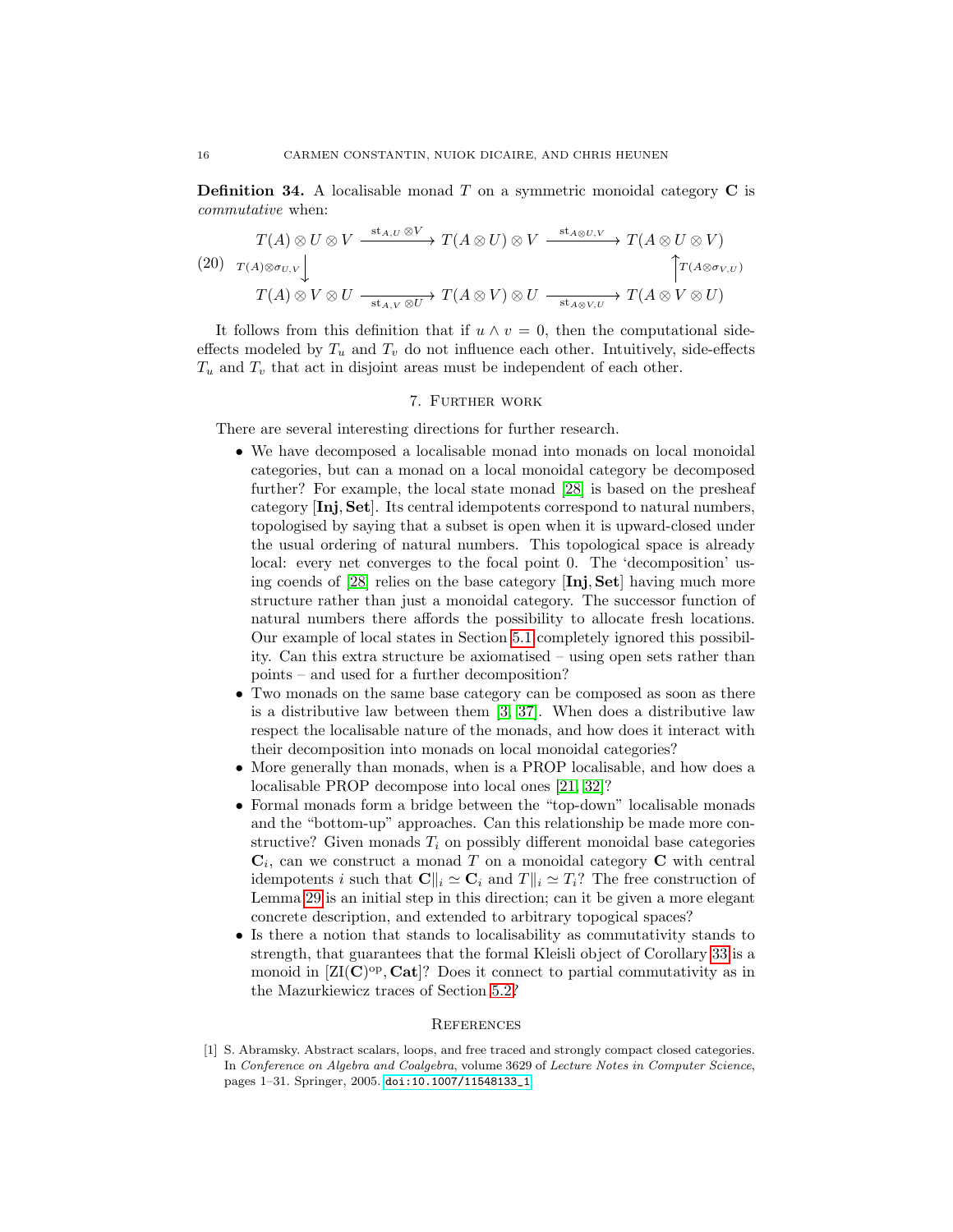#### LOCALISABLE MONADS 17

- <span id="page-16-9"></span>[2] R. Soares Barbosa and C. Heunen. Sheaf representation of monoidal categories. arxiv:2106.08896, 2021.
- <span id="page-16-5"></span>[3] J. Beck. Distributive laws. In Seminar on Triples and Categorical Homology Theory, pages 119–140. Springer, 1969.
- <span id="page-16-20"></span>[4] M. A. Bednarczyk, A. M. Borzyszkowski, and W. Pawlowski. Generalized congruences – epimorphisms in cat. Theory and Applications of Categories, 5(11):266–280, 1999.
- <span id="page-16-21"></span>[5] P.-L. Curien and S. Mimram. Coherent presentations of monoidal categories. Logical Methods in Computer Science, 13(3):1–38, 2017.
- <span id="page-16-27"></span>[6] B. Day. On closed category of functors II. In Sydney Category Theory Seminar, number 420 in Lecture Notes in Mathematics, pages 20–54, 1974.
- <span id="page-16-18"></span>[7] V. Diekert and Y. Métivier. Handbook of formal languages, chapter Partial commutation and traces, pages 457–533. Springer, 1997.
- <span id="page-16-10"></span>[8] P. Enrique Moliner, C. Heunen, and S. Tull. Space in monoidal categories. In Electronic Proceedings in Theoretical Computer Science, volume 266, pages 399–410, 2017.
- <span id="page-16-8"></span>[9] P. Enrique Moliner, C. Heunen, and S. Tull. Tensor topology. Journal of Pure and Applied Algebra, 224(10):106378, 2020.
- <span id="page-16-25"></span>[10] T. Fritz. A synthetic approach to Markov kernels, conditional independence and theorems on sufficient statistics. Advances in Mathematics, 370:107239, 2020.
- <span id="page-16-6"></span>[11] S. Fujii, S. Katsumata, and P.-A. Melliès. Towards a formal theory of graded monads. In Foundations of Software Science and Computation Structures, pages 513–530. Springer, 2015. [doi:10.1007/978-3-662-49630-5\\\_30](https://doi.org/10.1007/978-3-662-49630-5_30).
- <span id="page-16-23"></span>[12] M. Giry. A categorical approach to probability theory. In Categorical Aspects of Topology and Analysis, volume 915 of Lecture Notes in Mathematics, pages 68–85. Springer, 1981.
- <span id="page-16-11"></span>[13] C. Heunen and J. P. Lemay. Tensor-restriction categories. Theory and Applications of Categories, 2021.
- <span id="page-16-17"></span>[14] C. Heunen and M. L. Reyes. Frobenius structures over Hilbert C\*-modules. Communications in Mathematical Physics, 361(2):787–824, 2018.
- <span id="page-16-12"></span>[15] C. Heunen and J. Vicary. Categories for quantum theory: an introduction. Oxford University Press, 2019.
- <span id="page-16-4"></span>[16] M. Hyland, G. Plotkin, and J. Power. Combining effects: sum and tensor. Theoretical Computer Science, 357(1–3):70–99, 2006.
- <span id="page-16-14"></span>[17] B. Jacobs. Semantics of weakening and contraction. Annals of Pure and Applied Logic, 69:73– 106, 1994.
- <span id="page-16-22"></span>[18] C. B. Jay. Languages for monoidal categories. Journal of Pure and Applied Algebra, 59:61–85, 1989.
- <span id="page-16-15"></span>[19] A. Kock. Bilinearity and cartesian closed monads. Mathematica Scandinavica, 29:161–174, 1971.
- <span id="page-16-13"></span>[20] A. Kock. Strong functors and monoidal monads. Archiv der Mathematik, 23:113–120, 1972.
- <span id="page-16-28"></span><span id="page-16-26"></span>[21] S. Lack. Composing PROPs. Theory and Applications of Categories, 13(13):147–163, 2004. [22] S. Lack and R. Street. The formal theory of monads II. Journal of Pure and Applied Algebra, 175(1–3):243–265, 2002.
- <span id="page-16-24"></span>[23] F. W. Lawvere. The category of probabilistic mappings. [https://ncatlab.org/nlab/files/](https://ncatlab.org/nlab/files/lawvereprobability1962.pdf) [lawvereprobability1962.pdf](https://ncatlab.org/nlab/files/lawvereprobability1962.pdf), 1962.
- <span id="page-16-16"></span>[24] T. Leinster. Higher operads, higher categories. Cambridge University Press, 2004.
- <span id="page-16-7"></span>[25] S. Milius, D. Pattinson, and L. Schröder. Generic trace semantics and graded monads. In Conference on Algebra and Coalgebra in Computer Science, volume 35 of Leibniz International Proceedings in Informatics, pages 253–269, 2015.
- <span id="page-16-19"></span>[26] R. Milner. Communicating and mobile systems: the pi calculus. Cambridge University Press, 1999.
- <span id="page-16-2"></span>[27] Eugenio Moggi. Computational lambda-calculus and monads. Logic in Computer Science, 1989.
- <span id="page-16-3"></span>[28] G. Plotkin and J. Power. Notions of computation determine monads. FoSSaCS, pages 342– 356, 2002.
- <span id="page-16-1"></span>[29] G. Plotkin and M. Pretnar. Handlers of algebraic effects. In European Symposium on Programming, volume 5502 of Lecture Notes in Computer Science, pages 80–94, 2009.
- <span id="page-16-0"></span>[30] G. D. Plotkin and A. J. Power. Computational effects and operations: an overview. In Domains VI, volume 73 of Electronic Notes in Theoretical Computer Science, pages 149–16, 2004.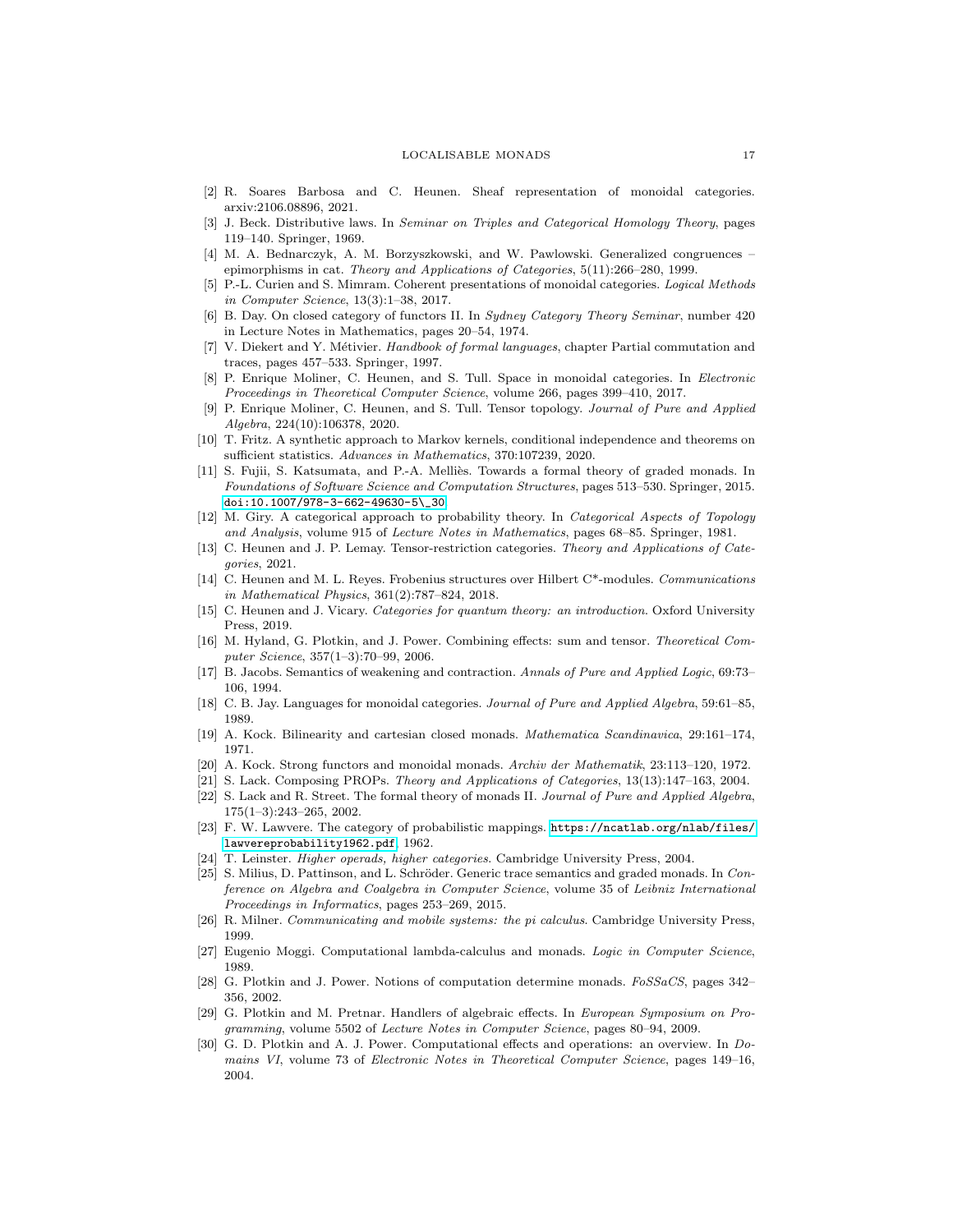- <span id="page-17-2"></span>[31] J. Power. Semantics for local computational effects. In Mathematical Foundations of Programming Semantics, volume 158 of Electronic Notes in Theoretical Computer Science, pages 355–371, 2006.
- <span id="page-17-1"></span>[32] J. Power. Models, Logics and Higher-Dimensional Categories: A Tribute to the Work of Mihály Makkai, chapter Indexed Lawvere theories for local state, pages 213–229. American Mathematical Society, 2011.
- <span id="page-17-3"></span>[33] S. Staton. Instances of computational effects: an algebraic perspective. In Logic in Computer Science, pages 519-528, 2013. [doi:10.1109/LICS.2013.58](https://doi.org/10.1109/LICS.2013.58).
- <span id="page-17-4"></span>[34] R. Street. The formal theory of monads. Journal of Pure and Applied Algebra, 2(2):149–168, 1972.
- <span id="page-17-7"></span>[35] A. Westerbaan. Quatum programs as Kleisli maps. In Quantum Physics and Logic, volume 237 of Electronic Proceedings in Theoretical Computer Science, pages 215–228, 2016.
- <span id="page-17-6"></span>[36] G. Winskel and M. Nielsen. Handbook of Logic in Computer Science, volume 4, chapter Models for concurrency, pages 1–148. Oxford University Press, 1995.
- <span id="page-17-0"></span>[37] M. Zwart. On the Non-Compositionality of Monads via Distributive Laws. PhD thesis, University of Oxford, 2020.

## Appendix A. Deferred proofs

<span id="page-17-5"></span>This appendix provides complete proofs of results that were shortened or omitted from the main text.

**Lemma 18.** Let T be a localisable monad on C. If  $u \leq v$  are central idempotents, then the functor  $\mathbf{C}\|_{u\leq v}$  from Lemma [8](#page-2-2) is a (lax) monad morphism  $T\|_{v} \to T\|_{u}$ with  $\varphi_A = T(A) \otimes u$ .

*Proof.* Naturality of  $\varphi$  comes down to commutativity of the following diagram in C:

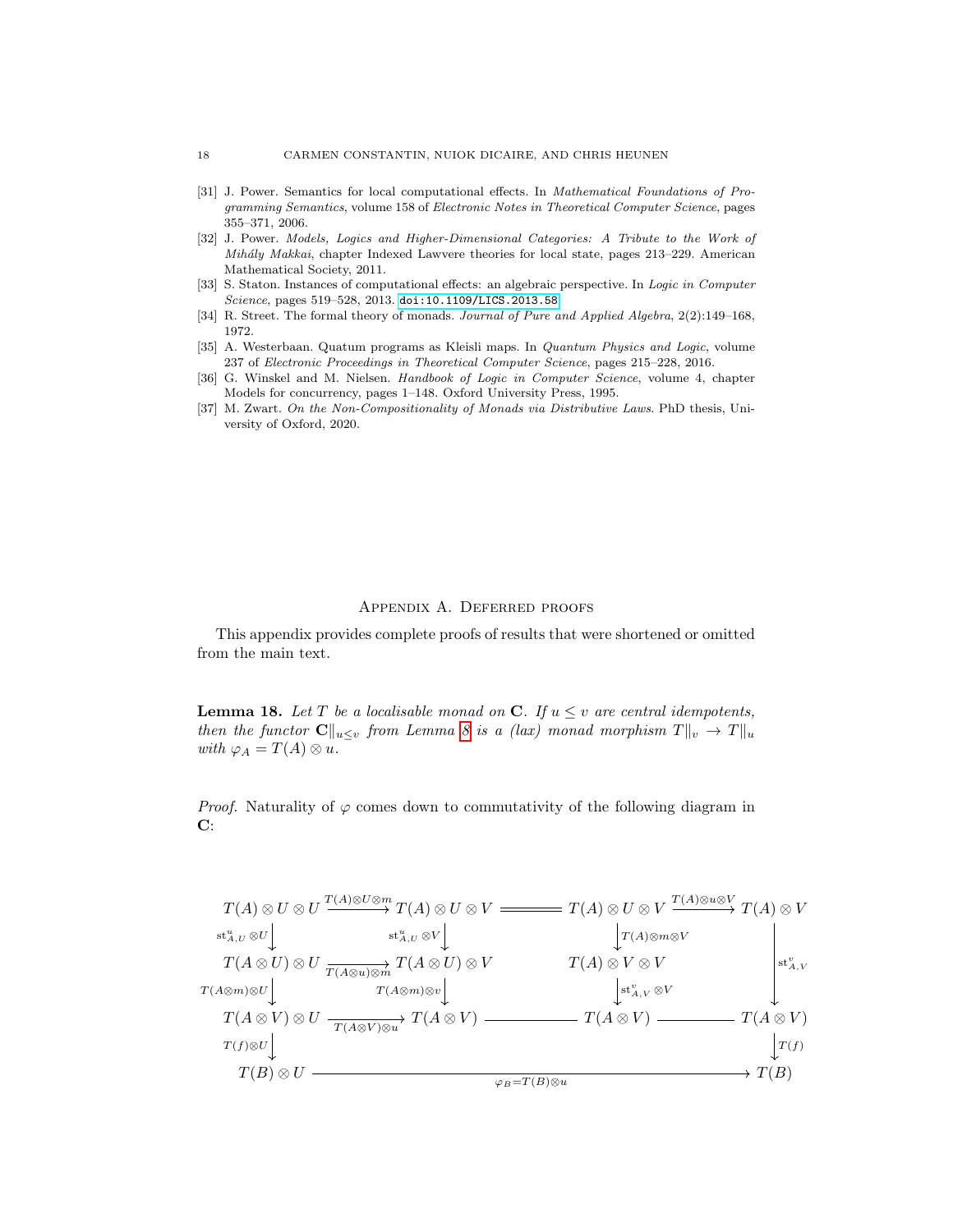Here the top centre rectangle follows from [\(5\)](#page-4-0). The diagrams [\(7\)](#page-5-0) in  $\mathbf{C}\|_v$  unfold to the following in C:



That these commute follows from [\(5\)](#page-4-0) and bifunctoriality of the tensor product.  $\Box$ 

For the next proof, to simplify the notation we will rename the adjoint functors  $\mathbf{C} \Vert u \leq v$  and  $\mathbf{C} \Vert u \leq v$  and  $G^{u \leq v}$ . Moreover, the monad  $T \Vert_v$  will be denoted by  $T_v$ .

**Proposition 24.** Let C be a stiff category. Let  $(\overline{T}, \overline{\mu}, \overline{\eta})$  be a formal monad in  $[ZI(C)^{op}, \mathbf{Cat}]$  above  $\overline{\mathbf{C}}$  and let  $u \leq v$  be central idempotents. Then the monad  $T_v$ is a localisable monad with the strength  $st_{A,U}: T_v(A) \otimes U \to T_v(A \otimes U)$  defined as the following composition in  $\mathbf{C}\Vert_v$  for any object A in  $\mathbf{C}\Vert_v$ :

$$
T_v(A) \otimes U = F^{u \le v} G^{u \le v} T_v A = F^{u \le v} T_u G^{u \le v} A
$$

$$
\downarrow F^{u \le v} T_u \eta_{G^{u \le v} A}^{u \le v}
$$

$$
F^{u \le v} T_u G^{u \le v} F^{u \le v} G^{u \le v} A = F^{u \le v} G^{u \le v} T_v F^{u \le v} G^{u \le v} A
$$

$$
\downarrow \varepsilon_{T_v F^{u \le v} G^{u \le v} A}^{v \le v} = T_v(A \otimes U)
$$

where  $\eta^{u \leq v}$  and  $\varepsilon^{u \leq v}$  are the unit and counit of adjunction  $F^{u \leq v} \dashv G^{u \leq v}$ .

Proof. We need to prove each of the axioms of Definition [12.](#page-3-3) This consist of many commutativity diagrams which we present below. In order to simplify the already very heavy notation, we make the following changes. Whenever the context is clear, we will drop the superscripts  $u \leq v$  and simply write F and G (and  $\eta$  and  $\varepsilon$  for the unit  $\eta^{u \leq v}$  and counit  $\varepsilon^{u \leq v}$  of the adjunction). We will also omit the  $v = 1$  when possible and simply write  $F^u$  and  $G^u$  for  $F^{u\leq 1}$  and  $G^{u\leq 1}$ . Finally, we write out the proof for the case  $v = 1$ ; the same arguments hold for any  $T_v$  by using the relevant strength.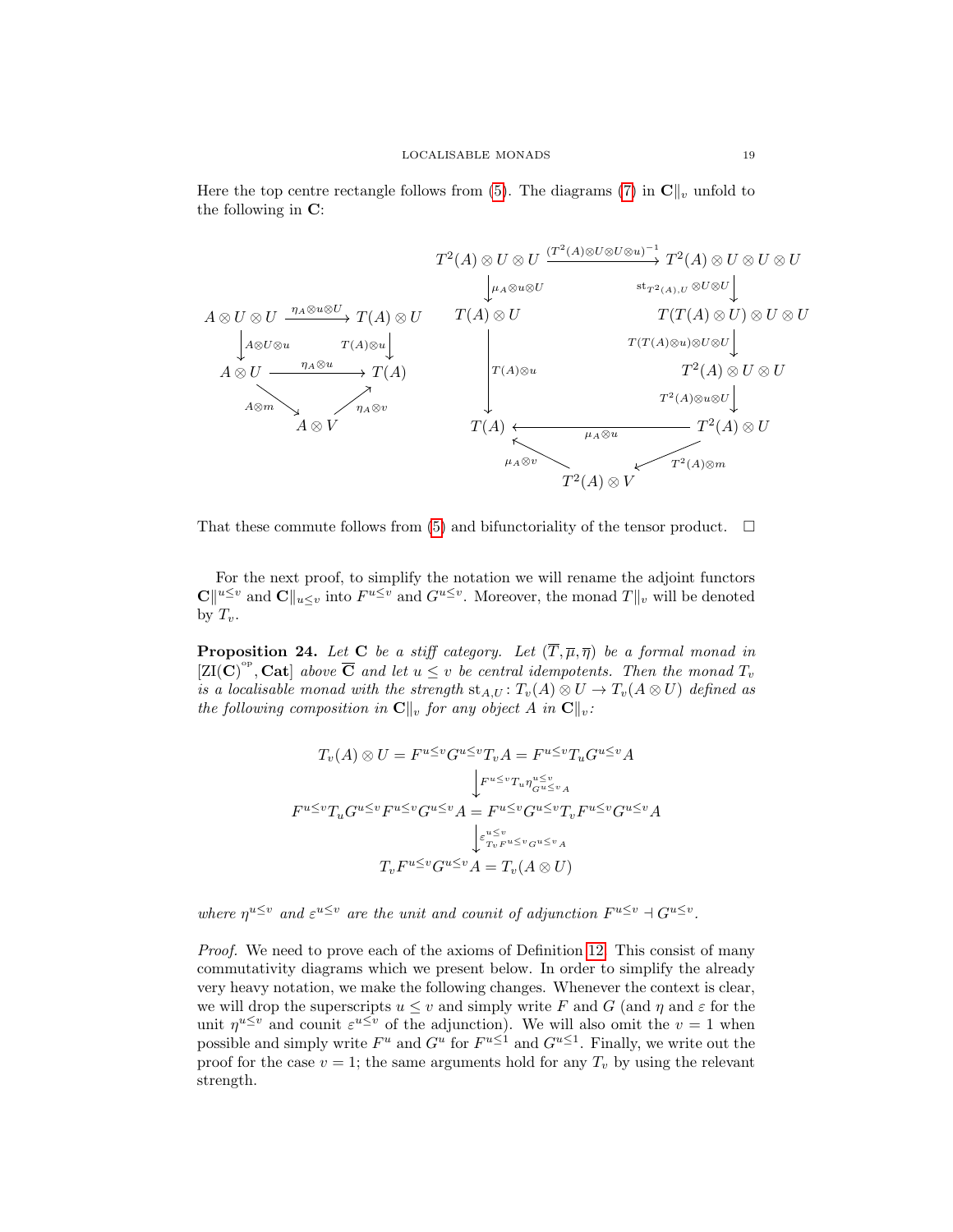[\(1\)](#page-4-1) Condition (1), that  $T_1(\rho_A) \circ st_{A,I} = \rho_{TA}$ , follows from the commutativity of:

$$
FT_uGA \xrightarrow{\varepsilon_{T_1A}} FGT_1A \xrightarrow{\varepsilon_{T_1A}} T_1A
$$
  
\n
$$
FT_u\eta_{GA}
$$
\n
$$
FT_uGFGA \xrightarrow{\varepsilon_{T_1\varepsilon_A}} FGT_1FGA \xrightarrow{\varepsilon_{T_1\varepsilon_{GA}}} T_1FGA
$$

Note that  $\rho_A = \varepsilon_A$ . The left square follows from the zigzag equation  $G\varepsilon_A \circ \eta_{GA} = \mathrm{id}_{GA}.$ 

(2) Next, consider equation [\(2\)](#page-4-8):

$$
T_1(\alpha_{A,U,V}) \circ \mathrm{st}_{A,U\otimes V} = \mathrm{st}_{A\otimes U,V} \circ (\mathrm{st}_{A,U}\otimes V) \circ \alpha_{T_1A,U,V}.
$$

This comes down to a large commuting diagram, shown in Figure [1](#page-23-0) on page [23.](#page-23-0) First note the following decomposition of the counit, that follows from Lemma [23.](#page-7-3) For central idempotents  $u \leq v$ , we have that  $F^u =$  $F^v \circ F^{u \leq v}$  and  $G^u = G^{u \leq v} \circ G^v$ , and hence a map

$$
F^u G^u \xrightarrow{F^v \varepsilon_{G^v A}^{u \le v}} F^v G^v
$$

where  $\varepsilon^{u \leq v}$  if the counit of the adjunction  $F^{u \leq v} \dashv G^{u \leq v}$ . Moreover, as a consequence of Lemma [23:](#page-7-3)

(21) 
$$
\varepsilon^u = \varepsilon^v \circ F^v(\varepsilon_{G^v}^{u \le v}).
$$

Using this, we note that the associator  $\alpha_{A,U,V}$ , as an operation on the adjoint functors  $F^u$  +  $G^u$ , is defined as the composition:

$$
F^{u\otimes v}G^{u\otimes v}A \xrightarrow{F^{u}\varepsilon_G^{u\otimes v\leq u}} F^{u}G^{u}A \xrightarrow{F^{u}\eta_{G^uA}} F^{u}G^{u}F^{u}G^{u}A \xrightarrow{F^{v}\varepsilon_G^{u\leq v}F^{u}G^{u}A} F^{v}G^{v}F^{u}G^{u}A
$$

The commutativity of Figure [1](#page-23-0) heavily relies on the naturality of the unit and counit. It also uses the decomposition [\(15\)](#page-0-0) of the counit. Moreover, the entire diagram implicitly uses the decomposition of the adjoint functors presented in Lemma [23](#page-7-3) and equation [\(9\)](#page-7-4) which is a consequence of the naturality of  $\overline{T}$ . Additionally, section (a) in Figure [1](#page-23-0) holds due to the commutativity of the following diagram:



This diagram uses the definition of the associator, the zigzag equation  $\varepsilon_{F^u G^u A} \circ \eta_{G^u A} = id_{G^u A}$ , and the decomposition property of the counit.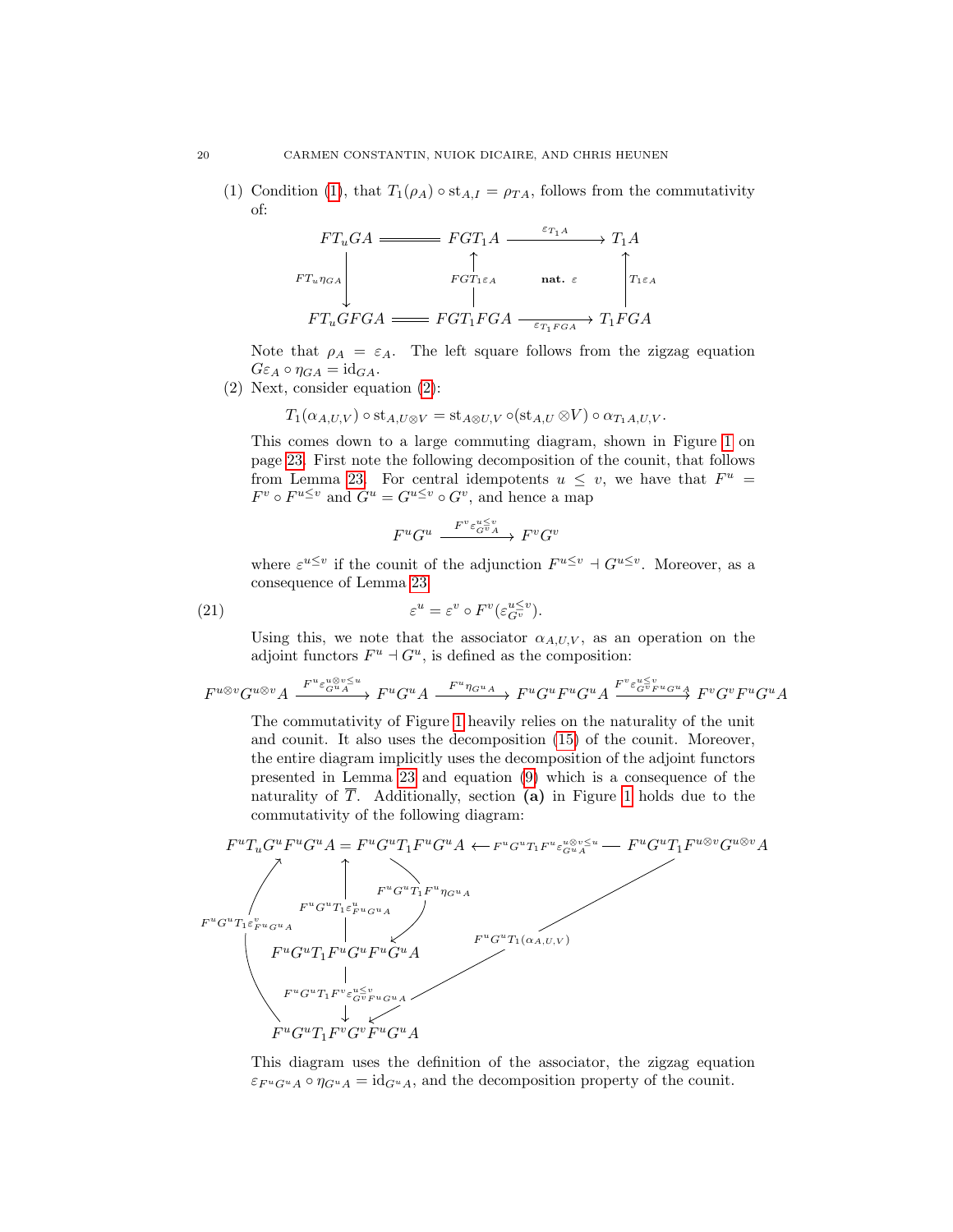[\(3\)](#page-4-5) We move to axiom (3):  $(\eta \|_1)_{A \otimes U} = \text{st}_{A,U} \circ ((\eta \|_1)_A \otimes U)$ . This holds because the diagram below commutes, where we use naturality and the zigzag equation  $\varepsilon_{FGA} \circ F \eta_{GA} = id_{FGA}$ :



Here  $(\eta \|_1)$  refers to the unit of the monad  $T_1$ , while  $\eta$  (and  $\varepsilon$ ) refers to the unit (and counit) of the adjunction  $F \dashv G$ .

[\(4\)](#page-4-2) Equation (4), that  $(\mu \|_1)_{A\otimes U} \circ T_1(\mathrm{st}_{A,U}) \circ \mathrm{st}_{T_1(A),U} = \mathrm{st}_{A,U} \circ ((\mu \|_1)_A \otimes U),$ follows from commutivity of the diagram below:



Here, most polygons are strictly equal due to our formal monad being a natural transformation (equations [\(9\)](#page-7-4) and [\(10\)](#page-7-2)). Some follow from naturality, while those marked (a) follow from  $\mu$  being a modification (equation [\(8\)](#page-7-5)).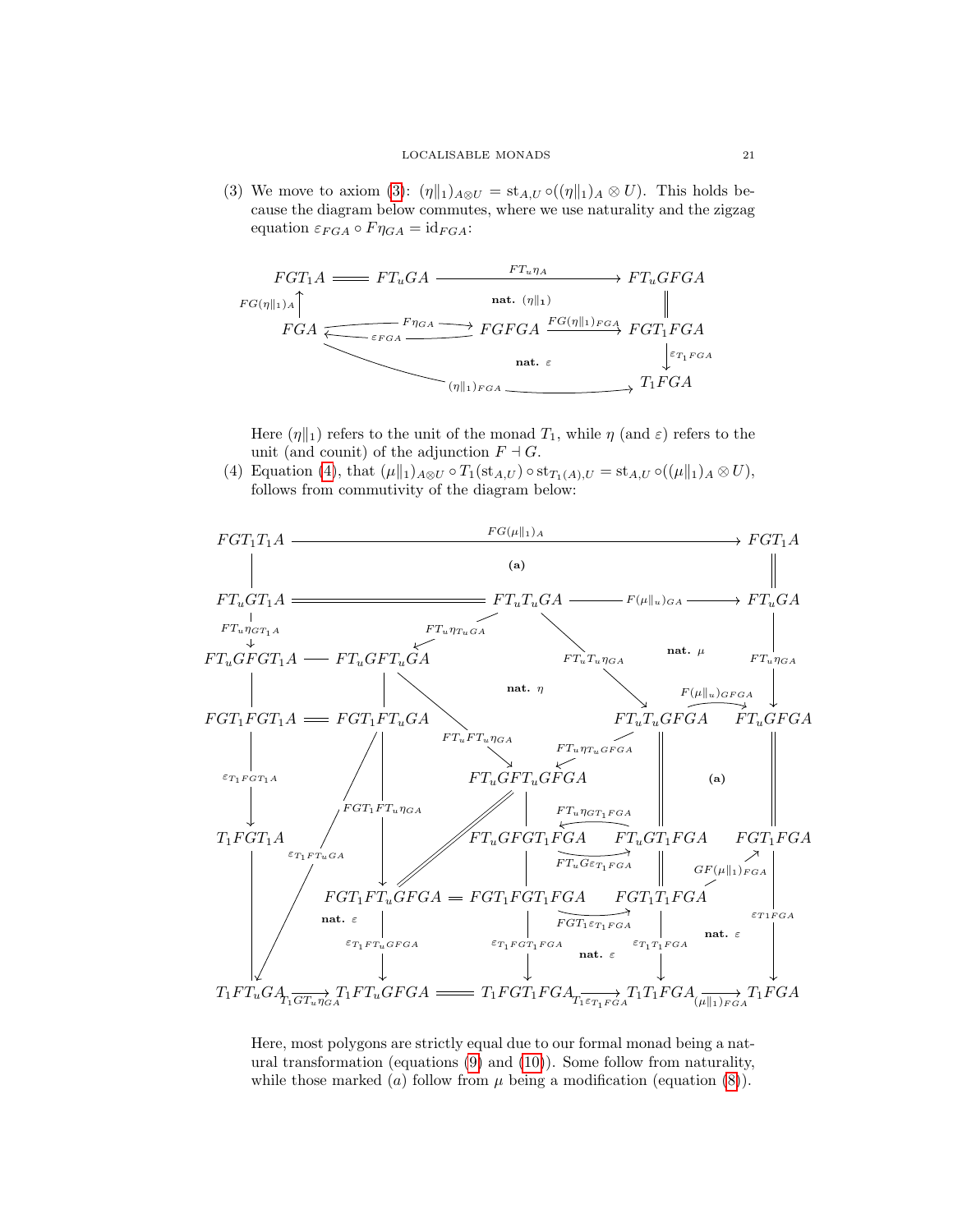[\(5\)](#page-4-0) Axiom (5), which reads  $\operatorname{st}_{A,V} \circ (T(A) \otimes m) = T(A \otimes m) \circ \operatorname{st}_{A,U}$ , is established as follows:

$$
F^{u}G^{u}T_{1}A = F^{u}T_{u}G^{u}A \xrightarrow{F^{u}T_{u}\eta_{G}^{u}u} F^{u}T_{u}G^{u}F^{u}G^{u}A = F^{u}G^{u}T_{1}F^{u}G^{u}A \xrightarrow{\varepsilon_{T_{1}F^{u}G^{u}A}^{u}u} T_{1}F^{u}G^{u}A
$$
\n
$$
F^{v}\varepsilon_{G^{v}T_{1}A}^{u\leq v} \xrightarrow{\varepsilon_{T_{v}G^{v}F^{u}G^{u}A}} \qquad F^{v}\varepsilon_{G^{v}T_{1}F^{u}G^{u}A}^{u\leq v}
$$
\n
$$
F^{v}\varepsilon_{G^{v}T_{1}A}^{u\leq v} \xrightarrow{\varepsilon_{T_{v}G^{v}F^{v}G^{v}A}} \qquad \text{(b)} \qquad F^{v}T_{v}G^{v}F^{u}G^{u}A \qquad \text{(c)} \qquad F^{v}G^{v}T_{1}F^{u}G^{u}A \qquad \text{(d)} \qquad T_{1}F^{v}\varepsilon_{G^{v}A}^{u\leq v}
$$
\n
$$
F^{v}T_{v}G^{v}F^{v}\varepsilon_{G^{v}A}^{u\leq v} \qquad F^{v}G^{v}T_{1}F^{v}\varepsilon_{G^{v}A}^{u\leq v}
$$
\n
$$
F^{v}G^{v}T_{1}A = F^{v}T_{v}G^{v}A \xrightarrow{\varepsilon_{T_{v}T_{v}\eta_{G^{v}A}^{v}F^{v}T_{v}G^{v}A}} F^{v}T_{v}G^{v}F^{v}G^{v}A = F^{v}G^{v}T_{1}F^{v}G^{v}A \xrightarrow{\varepsilon_{T_{1}F^{v}G^{v}A}} T_{1}F^{v}G^{v}A
$$

The left square (a) is technically an equality from  $(9)$ , while (c) also trivially follows from  $(9)$ . Squares (b) and (d) follow from the naturality of the counit and the decomposition property of [\(15\)](#page-0-0).

[\(6\)](#page-4-3) Finally, equation (6) asks that strength is natural:  $\operatorname{st}_{B,U} \circ (T(f) \otimes U) =$  $T(f \otimes U) \circ st_{A,U}.$ 

$$
FGT_1A \longrightarrow FT_uGA \xrightarrow{FT_u\eta_{GA}} FT_uGFGA \longrightarrow FGT_1FGA \xrightarrow{\varepsilon_{T_1FGA}} T_1FGA
$$
  
\n
$$
FGT_1f \qquad \qquad \downarrow \qquad \qquad \downarrow \qquad \qquad \downarrow \qquad \qquad \downarrow \qquad \qquad \downarrow
$$
  
\n
$$
FGT_1B \longrightarrow FT_uGB \xrightarrow{FT_u\eta_{GB}} FT_uGFGB \longrightarrow FGT_1FGB \xrightarrow{\varepsilon_{T_1FGB}} T_1FGB
$$

This follows from naturality of the unit and counit.  $\Box$ 

**Proposition 25.** A localisable monad  $T$  on a stiff category  $C$  induces a formal monad on  $\overline{C}$  in [ZI(C)<sup>op</sup>, Cat]. The natural transformation  $\overline{T}$ :  $\overline{C} \Rightarrow \overline{C}$  has components  $T\|_u$ , the modification  $\overline{\eta} : \overline{\mathbf{C}} \Rrightarrow \overline{T}$  has components  $\eta\|_u$ , and the modification  $\overline{\mu}: \overline{T}^2 \Rrightarrow \overline{T}$  has components  $\mu||_u$  as in Proposition [16.](#page-4-7)

*Proof.* To see that  $\overline{T}$  is natural, suppose  $u = v \circ m$ . We are to show that the following diagram in Cat commutes:

$$
\begin{array}{ccc}\n\mathbf{C}\|_{v} & \xrightarrow{T\|_{v}} \mathbf{C}\|_{v} \\
\mathbf{C}\|_{u \leq v} & \downarrow \mathbf{C}\|_{u \leq v} \\
\mathbf{C}\|_{u} & \xrightarrow{T\|_{u}} \mathbf{C}\|_{u}\n\end{array}
$$

On objects this is clear, because the vertical functors act as the identity on objects, and the horizontal functors act as T on objects. Let  $f: A \otimes V \to B$  be a morphism  $A \to B$  in  $\mathbf{C} \parallel_{v}$ . Mapping it along the left-bottom path sends it first to  $f \circ (A \otimes$ m):  $A \otimes U \to B$  and finally to  $T(f) \circ T(A \otimes m) \circ st_{A,U}$  in  $\mathbb{C}||_u$ . Mapping it along the top-right path sends it to  $T(f) \circ st_{A,V} \circ (T(A) \otimes m)$ . But these two morphisms are equal by [\(5\)](#page-4-0).

That  $\bar{\eta}$  and  $\bar{\mu}$  are modifications comes down to the components  $\eta \|_{u}$  and  $\mu \|_{u}$ satisfying the equations of [\(8\)](#page-7-5). But this follows directly from Lemma [18.](#page-5-1) Naturality of  $(\eta \|_u)_A : A \to T \|_u(A)$  in  $\mathbb{C} \|_u$  means that if  $f : A \otimes U \to B$  in C, then we must have  $(\eta \|_u)_B \circ (f \otimes U) \circ (A \otimes U \otimes u)^{-1} = T(f) \circ st_{T(A),U} \circ ((\eta \|_u)_A \otimes U) \circ (A \otimes U \otimes u)^{-1}.$ This is indeed the case by [\(3\)](#page-4-5) as shown in the diagram on the left below. It remains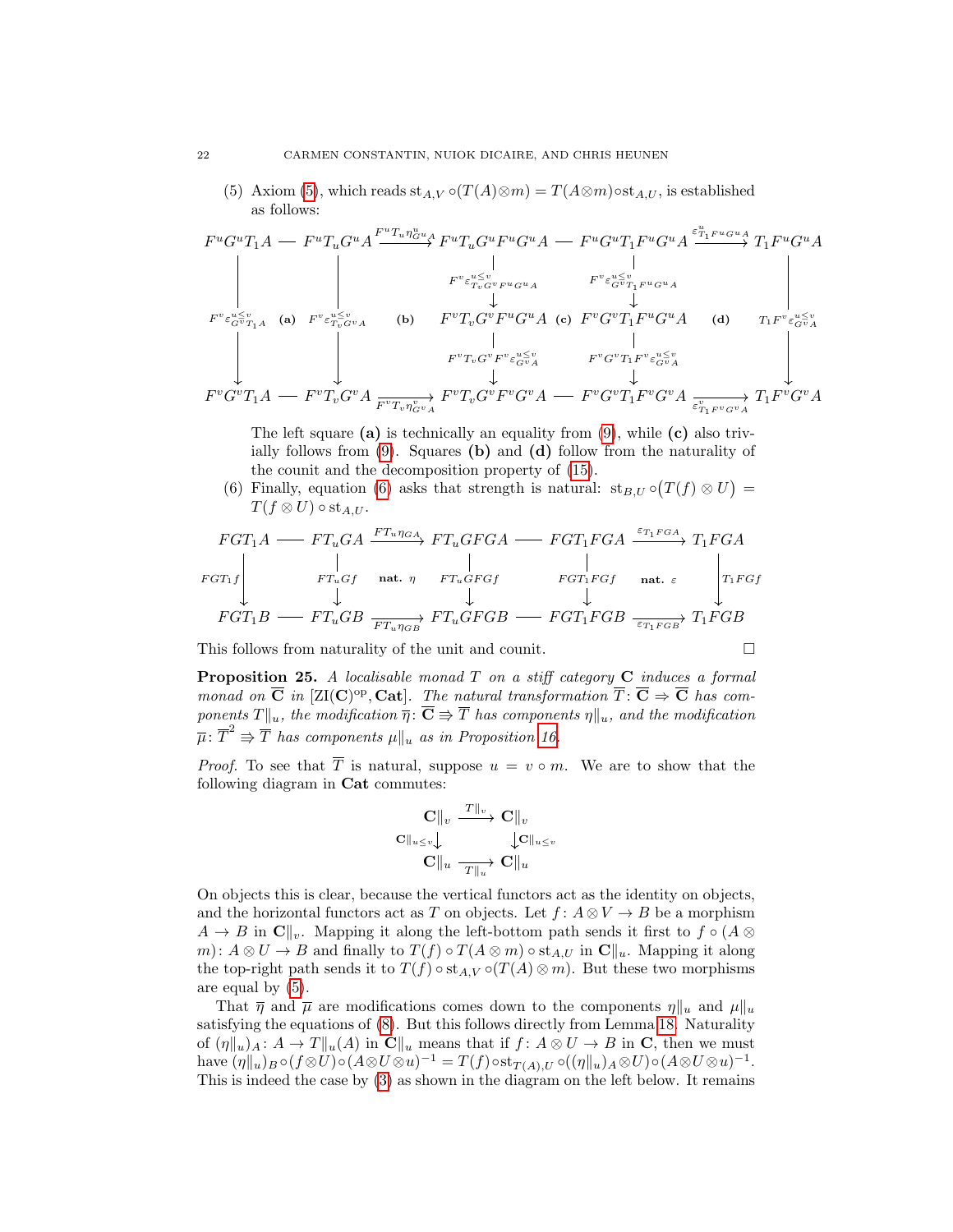to verify that  $(\mu \|_u)_A$  is natural in  $\mathbf{C}\|_u$ . This means that for  $f : A \otimes U \to B$  in  $\mathbf{C}$ the following diagram on the right must commute in  $C$ . But this follows from  $(4)$ , bifunctoriality of the tensor, and naturality of  $\mu$ .

$$
A \otimes U \otimes U \xrightarrow{\eta_{A} \otimes u \otimes U} T(A) \otimes U
$$
\n
$$
I^{2}(A) \otimes U \otimes U \xrightarrow{\mu_{A} \otimes u \otimes U} T(A) \otimes U
$$
\n
$$
I^{3}(A) \otimes U \otimes U \xrightarrow{\eta_{A} \otimes U} T(A) \otimes U
$$
\n
$$
I^{4}(A) \otimes U \otimes U \xrightarrow{\text{st}_{T(A),U} \otimes U} T(T(A) \otimes U) \otimes U
$$
\n
$$
I^{3}(T(A) \otimes U) \otimes U
$$
\n
$$
I^{4}(T(A) \otimes U) \otimes U
$$
\n
$$
I^{5}(T(A) \otimes U) \otimes U \xrightarrow{\text{st}_{A,U} \otimes U} T(T(A) \otimes U)
$$
\n
$$
I^{6}(T(A) \otimes U) \otimes U \xrightarrow{\text{st}_{A,U} \otimes U} T(A \otimes U)
$$
\n
$$
I^{7}(T(A) \otimes U) \otimes U \xrightarrow{\text{st}_{A,U} \otimes U} T(A \otimes U)
$$
\n
$$
I^{7}(T(A) \otimes U) \otimes U \xrightarrow{\text{st}_{A,U} \otimes U} T(A \otimes U)
$$
\n
$$
I^{7}(T(A) \otimes U) \otimes U \xrightarrow{\text{st}_{A,U} \otimes U} T(A) \otimes U
$$
\n
$$
I^{4}(T(A) \otimes U) \otimes U \xrightarrow{\text{st}_{A,U} \otimes U} T(A) \otimes U
$$

Finally, that  $\overline{\eta}$  and  $\overline{\mu}$  satisfy the monad laws (pointwise) follows from Proposition [16.](#page-4-7)  $\Box$ 

University of Edinburgh, United Kingdom  $Email \;address\colon \texttt{carmen}.\texttt{constant}\texttt{in@ed}.\texttt{ac}.\texttt{uk}$ 

University of Edinburgh, United Kingdom Email address: nuiok.dicaire@ed.ac.uk

University of Edinburgh, United Kingdom Email address: chris.heunen@ed.ac.uk